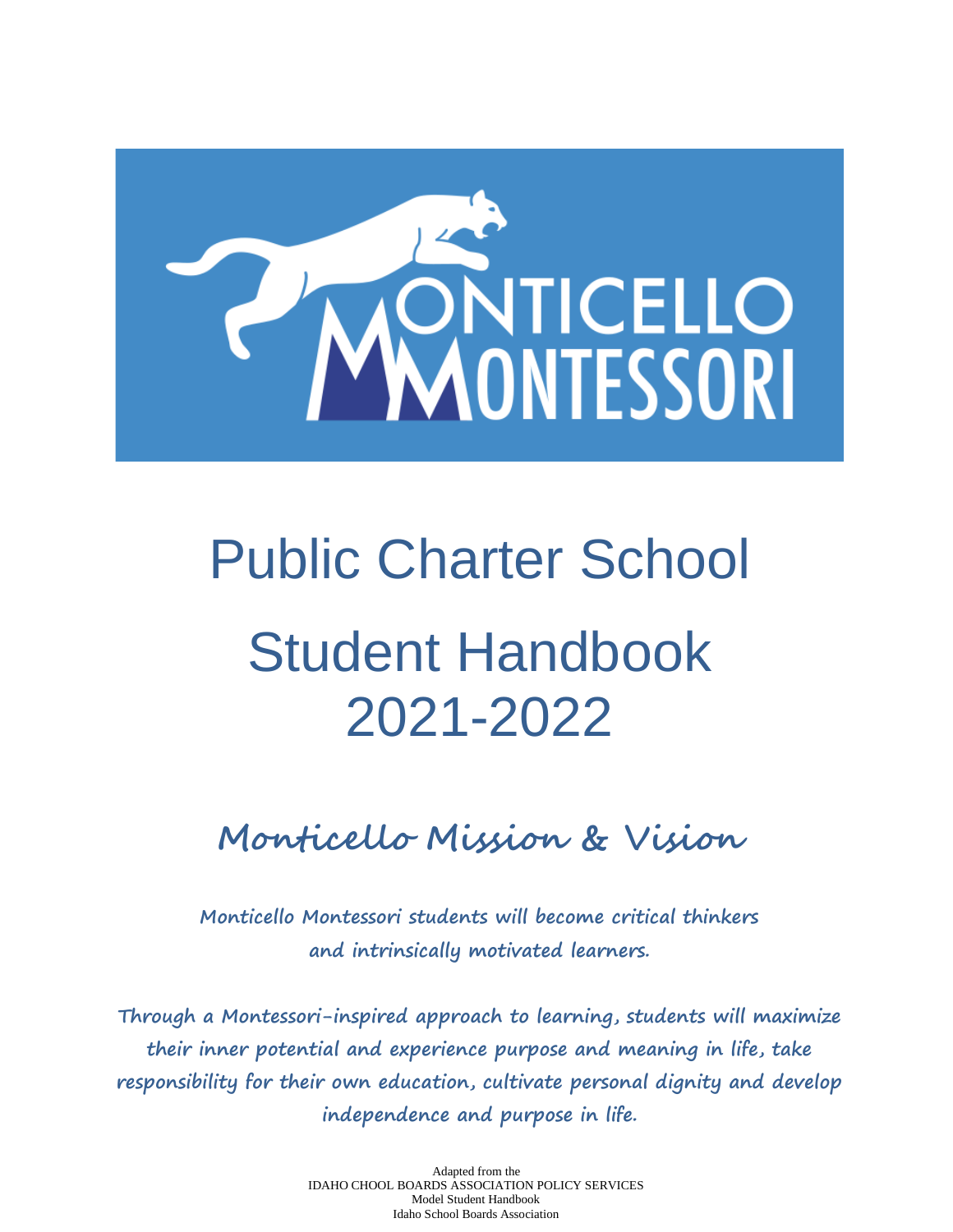**Dear Students and Parents:**

**Please take a few minutes with your child to become familiar with the school rules and procedures summarized in the Student Handbook. Monticello's regulations are designed to protect the safety and the learning opportunities of all our students.** 

**The Student Handbook contains information that we hope students and parents will find helpful. It is organized by topic alphabetically. Throughout the handbook, the term "parent" refers to the parent, legal guardian, or other adult who has agreed to assume school-related responsibility for a student. The Student Handbook is meant to inform parents and students so that all students have equal opportunities for success at school.** 

**Parents are the child's first and most important teacher. Working with you as a team to support your child is our goal as a teaching staff. Please let us know if we can adjust or assist in any way to maximize your child's learning experience. Parent cooperation with school safety procedures keeps all our students safe especially when parents visit, volunteer, check students in or pick them up. Since time in attendance is the biggest factor in school success, one of the most important ways parents can help their child succeed in school is to be sure that they come to school each day, arrive on time, and remain at school through the whole school day.** 

**Please be sure to sign the last pages of the Student Handbook with your child and return those pages to the school. Having both signatures on file allows your child to use Monticello's digital learning resources for educational purposes.**

**Monticello policy references are included in this Handbook to provide you with cross-references to current policy. A copy of the Monticello Policy Manual is available on the school website. In case of a conflict between Board policies and any provision in this Handbook, Board Policy takes precedence. This document may be updated periodically since policy adoption and revision is an ongoing process. Changes in policy that affect Student Handbook provisions will be made known to students and parents through various communications as needed throughout the school year.**

#### **Kind Regards,**

**Monticello Montessori Public Charter School Administration**

## **ATTENDANCE**

Regular school attendance is the single strongest contributing factor to academic growth and is essential for the student to make the most of his or her education by — to benefitting from teacher-led activities, to building each day's learning on that of the previous day, and to growing as an individual.

State law requirements: Students between the ages of 7 and 16 must attend school unless the student is otherwise legally exempt or excused. School employees must investigate and report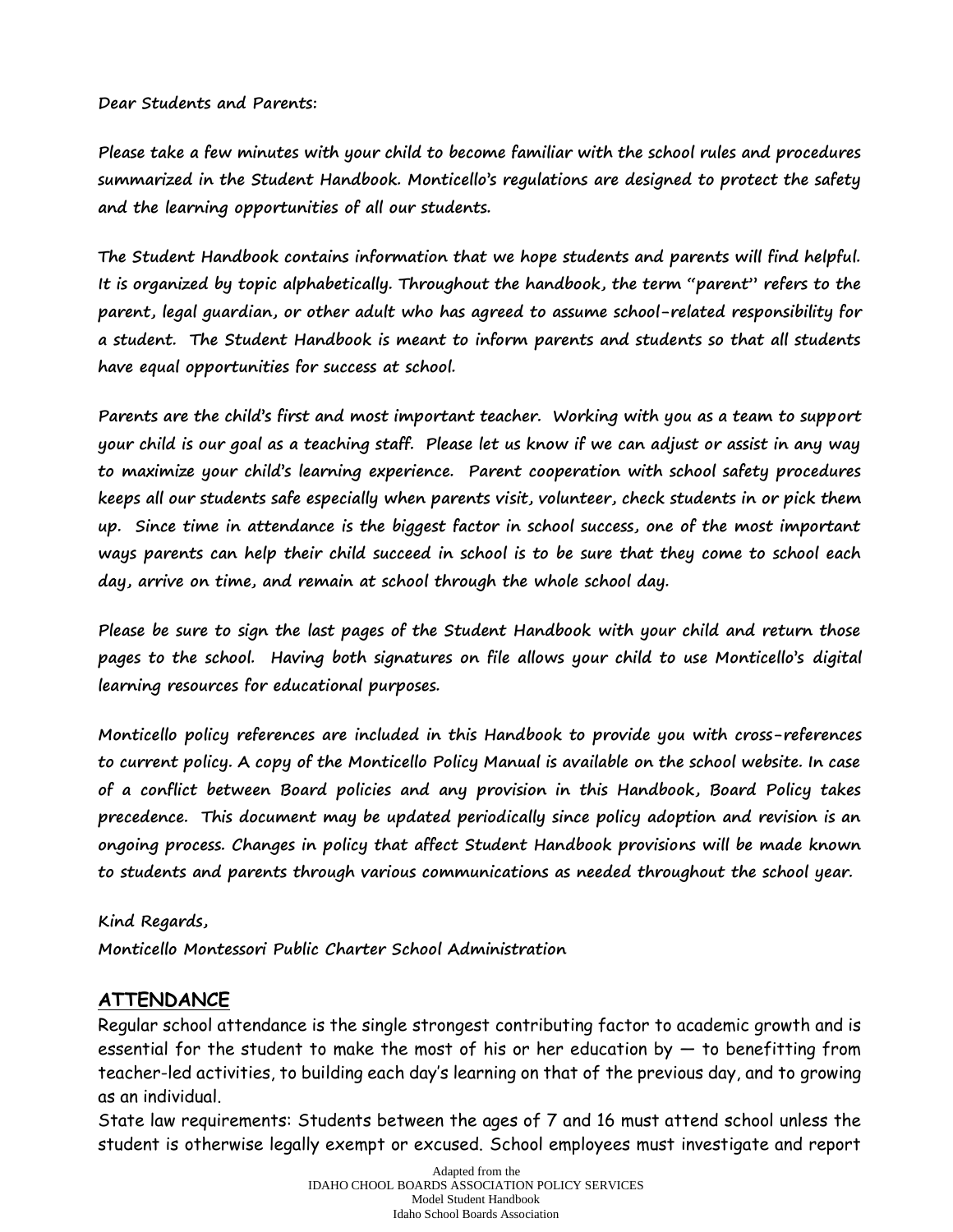violations of the state compulsory attendance law. A student who is absent from school without permission, from any class or from required special programs, will be considered truant and subject to disciplinary action. Truancy may also result in assessment of a penalty by a court of law against the student and his or her parents.

School Attendance Enforcement:

Class time is essential to learning in the Montessori classrooms environment. Please plan dentist, medical, legal and support services appointments, if at all possible, at times so the student will not miss instructional time. Fridays are ideal for appointments, since Monticello is in session Monday through Thursday.

Students may make up work for excused absences, but not for an unexcused absence. Unexcused absences are not acceptable at Monticello Montessori (See Board Policy 3050A3). In addition, absences for such reasons as camping, vacations, or non-school activities are highly discouraged because they significantly disrupt the students' learning process.

Because excessive absences negatively affect school funding and student progress, Monticello Montessori takes student attendance seriously and will therefore tracks student attendance daily. on a regular basis. The school board and administration understand that there are legitimate reasons for not coming to school, such as illness, grievance, medical or legal appointments, or family emergencies. (See section Board Policy 3050A3 on excused absences.) Please be sure to notify the office regarding all absences.

However, even if a student is absent for these reasons, it is necessary that the parent phone the school to inform the office of the absence and to send a note explaining the absence when the student returns.

When a student is absent:

• The parent must call the school by 9 a.m. in case of absence so that we know your child is safely in your care.

• If parents have not contacted the school by 9:00 a.m., school personnel will attempt to call to check on the child.

• In the event that phone contact was not made, parents are requested to send a signed and dated note on the day when the child returns to school, unless the parent contacted the office during the absence explaining the reason for the child's absence(s).

• Excessive absences negatively affect school funding and student progress.

Student Attendance Rules:

• Upon 5 or more excused or unexcused absences: Parent will be notified in writing by office personnel.

• Upon 10 excused or unexcused absences, the office will arrange a meeting between parents and the administrator.

• After 10 excused absences the student must have a doctor's or physician's note to verify actual illness as the cause of any further absences.

• After 10 unexcused absences, a student may be disenrolled. Parents must meet with the Board of Directors to request re-admission.

• After disenrollment for lack of attendance, a student will only be accepted for re-admission with Board of Directors approval and after a re-admission conference has been held between the Administrator, the student, and his or her parents to ensure clear understanding of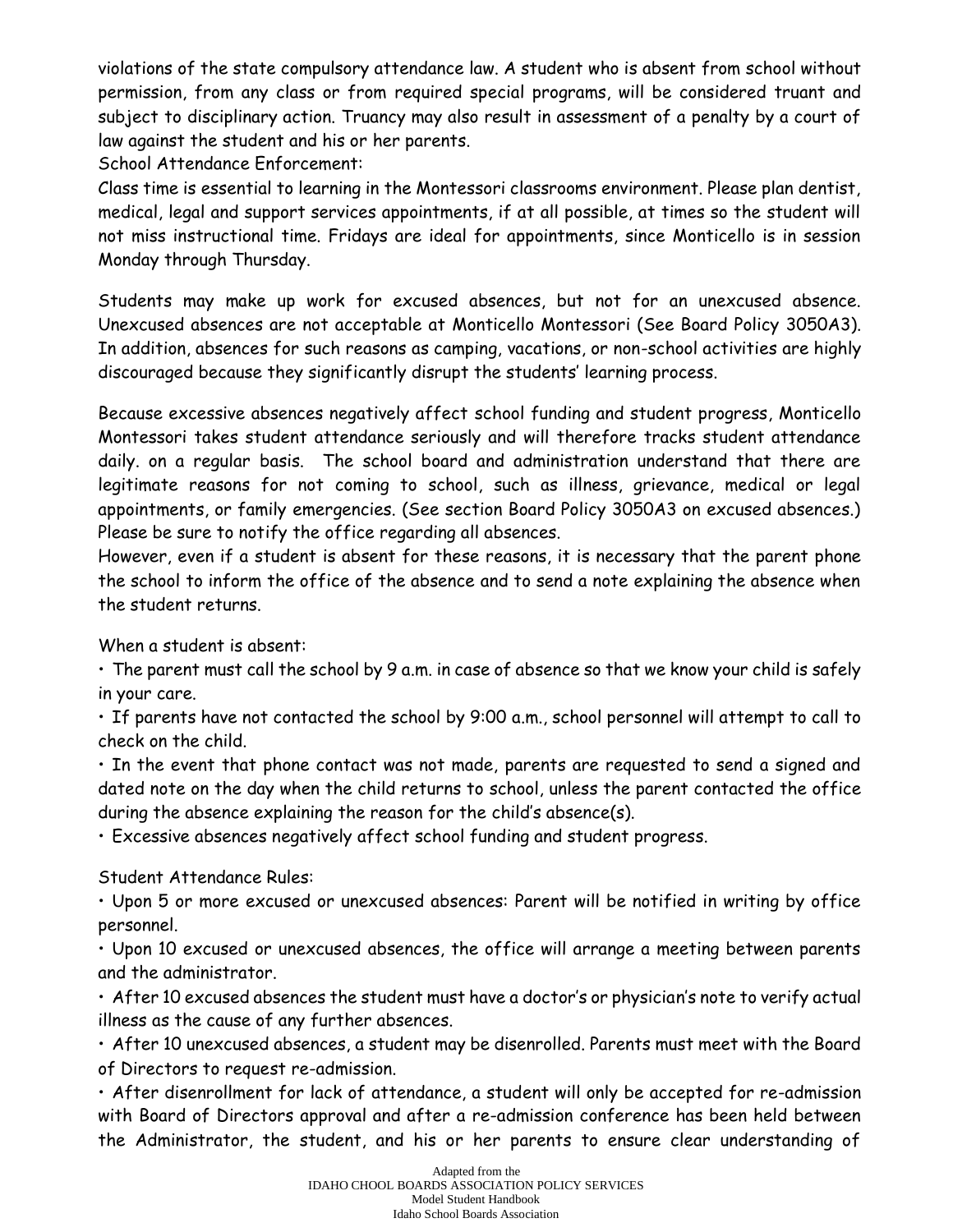attendance requirements. Acceptance and subsequent grade and classroom placement will be subject to placement tests in Mathematics and English Language Arts to determine the student's appropriate placement according to academic performance.

• Students returning from an absence must bring a note signed and dated by the student's parent. Important: Students are not allowed to sign for the parent.

• Absences resulting from extenuating circumstances may be handled on a case-by-case basis by the administrator.

• Excused Absences: Planned absences may be considered excused absences, but teachers may require work to be completed ahead of departure. Planned absences will be counted in the total absence rule. Students will have one day to make up work for each day missed during an excused absence. The following are considered excused absences.

- 1. An extracurricular activity or public performance, approved by Monticello's Board of Trustees.
- 2. A documented health care appointment  $-$  if the student begins classes or returns to school on the same day as the appointment.
- 3. A temporary absence resulting from any cause acceptable to the teacher or administrator.
- 4. Illness or death in the immediate family.
- 5. A juvenile court proceeding documented by a probation officer.
- 6. An absence required by state or local welfare authorities or a law enforcement officer.
- 7. A documented medical or legal appointment.
- 8. A juvenile court proceeding documented by a probation officer.
- 9. An absence required by state or local welfare authorities.

10. A family emergency or unforeseen or unavoidable instance requiring immediate attention.

## Tardies:

• Being tardy is extremely disruptive to the learning process of the child and to others. Student tardies in the morning may occasionally be unavoidable. However, the majority of tardies can be avoided and prevented through better planning. A different tardy procedure will be followed for students who are dropped off 30 minutes or more after school starts. If you know that a student is going to be late, please phone notify the office. Students who are tardy must bring a note signed and dated by their parent. before 8:45am. Students are allowed up to 3 tardies in a 90 day period before consequences will be imposed. Appropriate consequences may include time tardy being made up after school and/or 5 tardies equaling one absence. Consequences for tardies will be imposed by the classroom teacher, and may include loss of privileges.

The following procedure will be followed if students exceed this allotted amount:

• 5 or more tardies: Parents will be contacted by school personnel.

• 10 tardies: Office will set up a meeting between parents and the administrator.

## **Dual Enrollment:**

Students are allowed to dually enroll at Monticello in accordance with I.C. 33-203, except that priority for enrollment will be given to students enrolled on a regular full-time basis. (Policy 3030) Students who wish to dually enroll must show evidence of living within the school's attendance area. Further they must comply with eligibility requirements, and conduct, attendance, and performance standards that apply to any student's participation in school programs and activities. Students applying on a dual enrollment basis must notify the school in writing at the time of application, or when dual enrollment begins.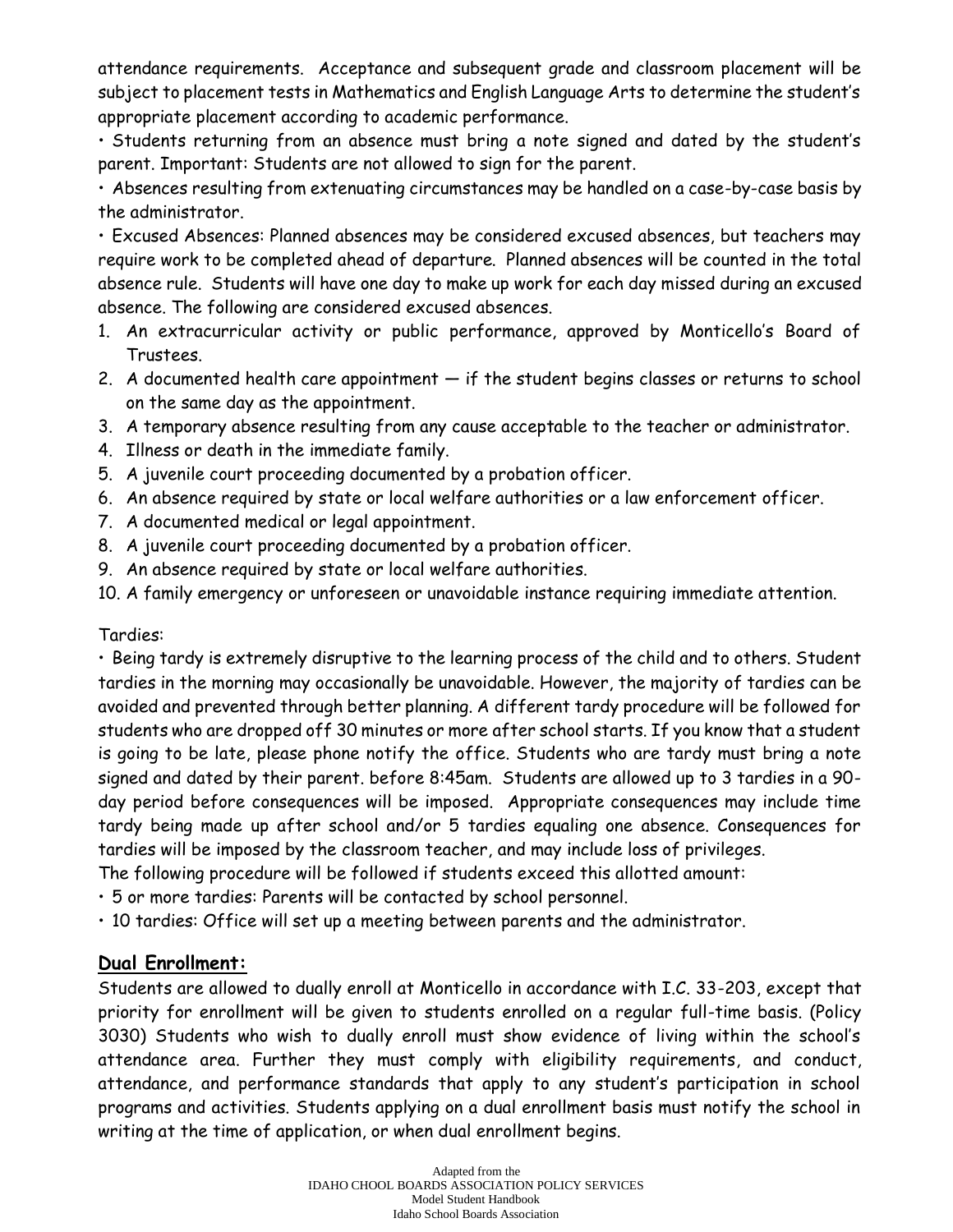## **BULLYING/HARASSMENT**

Bullying, hazing or harassment of any kind is not allowed. Bullying, harassment, or intimidation means any act that interferes with a student's educational benefits, opportunities, or performance, or harms or causes fear of harm to the student or his or her property, or creates a hostile educational environment. The school's interest in bullying or harassment is not limited to school property, and also includes cyber-bullying, as well as harassment or intimidation that occurs at school activities, or on transportation, or at bus stops. A parent or student making a complaint should use Policy 3295F and submit their concern in writing. (See Policy 3295, 3295F, 3295P)

## **COMMUNICABLE DISEASES/CONDITIONS**

To protect children from contagious illnesses, students infected with certain diseases are not allowed to come to school while contagious. Parents of a student with a communicable or contagious disease should phone the office so that other students who may have been exposed to the disease can be alerted.

## **COMPLAINTS/CONCERNS BY STUDENTS/PARENTS**

Usually student or parent complaints or concerns can be addressed simply by a phone call or a conference with the teacher. For those complaints and concerns that cannot be handled so easily, Monticello has adopted a standard complaint policy at 3295P in the Policy Manual. In general, a parent or student should first discuss the complaint with the individual involved. If unresolved, a written complaint and a request for a conference should be submitted sent to the administrator. If still unresolved, the matter may be referred to the Board of Directors. To address the Board regarding a complaint, see Policies 3210 & 3295P. Some complaints require different procedures. The administrator's office can provide information regarding specific processes for filing complaints. Additional information can also be found in the designated Board policy3295P, available in the administrator's office or on the school's website under school policies.

## **CONDUCT FOR STUDENTS**

In order for students to take advantage of available learning opportunities and to be productive members of our campus community, each student is expected to:

- Demonstrate courtesy at all times even when others do not.
- Behave in a responsible manner, always exercising self-discipline.
- Attend all classes, regularly and on time.
- Prepare for each class; have the appropriate materials, and assignments and attitude.
- Meet Monticello or building standards district standards of grooming and dress.
- Obey all building, playground and classroom rules.
- Respect the rights and privileges of others.
- Respect school property and the property of others.
- Cooperate with or and assist the school staff in maintaining safety, order, and discipline.

## **DISCIPLINE**

All students shall submit to the reasonable rules of the MMCS. Refusal to comply with written rules and regulations established for the governing of the school shall constitute sufficient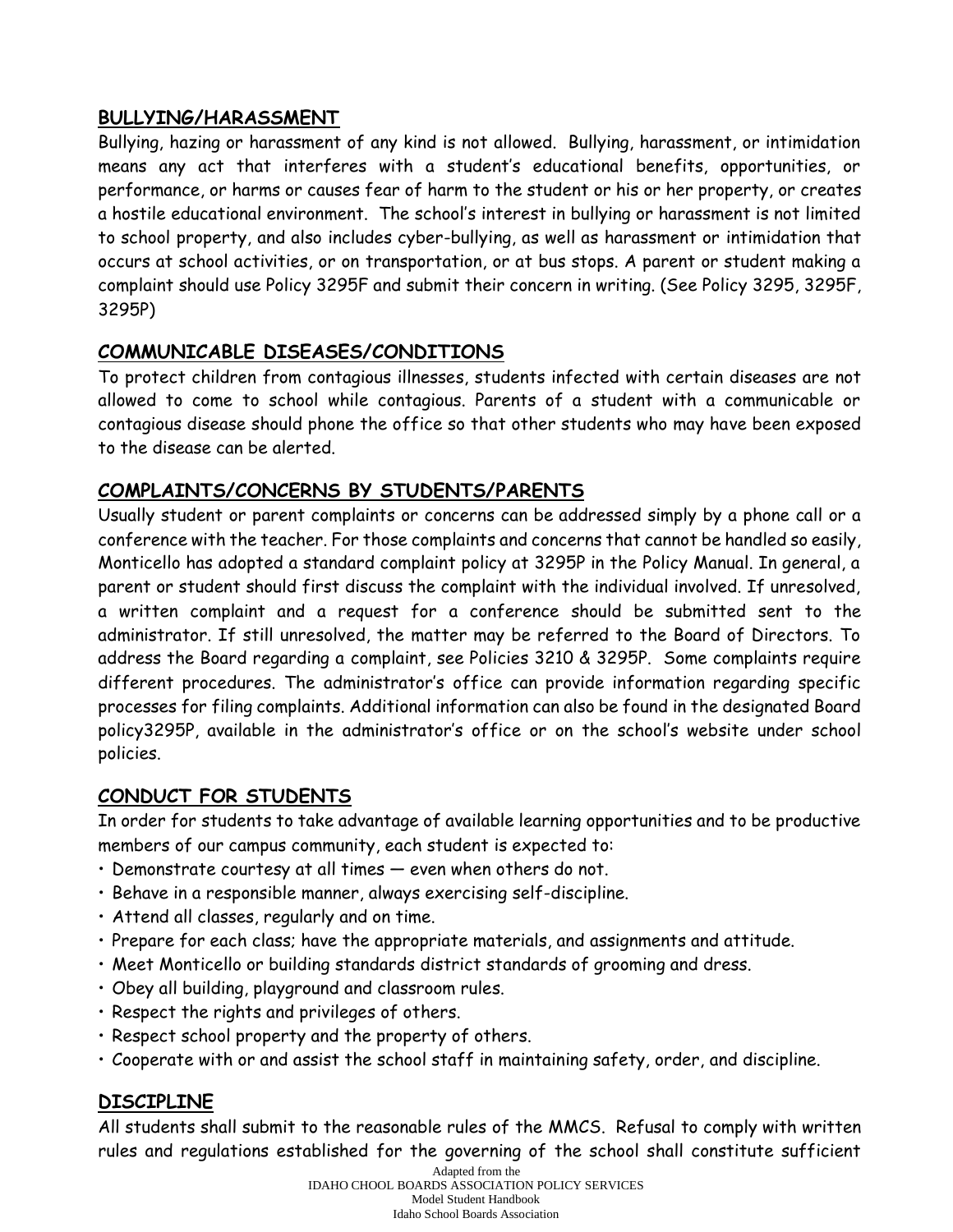cause for discipline, suspension, or expulsion (Policy # 3340). There is zero tolerance, which may result in expulsion, for students who threaten other students, staff members, or the school as a whole. Teachers usually handle the majority of classroom disruptions or misbehavior; however, if a student's misbehavior continues to disrupt the classroom teachers will refer the student to the office to determine appropriate consequences.

No person who is employed or engaged by Monticello may inflict or cause to be inflicted corporal punishment on a student. Please note: corporal punishment does not include, and Monticello personnel are permitted to use, reasonable force as needed to maintain safety for other students, school personnel, or other persons, or for the purpose of self-defense.

## **DISTRIBUTION OF NON-SCHOOL MATERIALS**

Written materials, handbills, photographs, pictures, petitions, films, tapes, posters, or other visual or auditory materials may not be posted, sold, circulated, or distributed on any school campus by a student or a non-student without the prior approval of the administrator. Any student who posts or distributes material without prior approval will be subject to disciplinary action. Materials displayed without this approval will be removed.

#### **DRESS AND GROOMING**

Monticello's dress code is established to encourage respect for self and others, and to teach grooming and hygiene, prevent distraction and disruption, and to minimize safety hazards. Compliance with the dress and grooming standards helps our students to be safer, better enables them to focus on learning, and limits vain passing fads.

Students and parents may determine a student's personal dress and grooming standards, provided that they comply with the following guidelines below and do not create a disturbance or interference to the educational environment. Distracting clothing, media messages and commercial images expressed in logos or slogans are not permitted on clothing, shoes, lunchboxes, or other items.

#### **Parents: Please write your child's name on all his or her items so they can be easily returned.**

#### Bottoms:

All students, boys and girls, must wear pants due to the fact that children may do much of their work on the floor. Pants must be black, khaki, or dark blue, and can be any style including jeans. Pants may not be shorter 2 than inches above the knee. We ask that all pants must be worn above the hips and must cover all underwear when sitting and standing. They must be clean, and have no holes, tatters, patches, fading, commercialism or media messages. The brand name and logo on the exposed, stitched-in tag of denim pants is OK acceptable at the waist line only. Sweatpants and Spandex leggings or athletic pants, and sweats are not allowed except as undergarments, and must be covered.

#### Tops:

All students, both boys and girls, must wear a solid color, sleeved and, collared -polo-style shirt or school t-shirt. They may choose any solid color (no patterns) and any collar style. Shirts must be clean and have no holes, tatters, patches, commercialism or media messages. One small embroidered logo is acceptable, but no other screen graphics commercialism or media messages/logos are permitted. Shirts may be tucked or un-tucked, but must cover all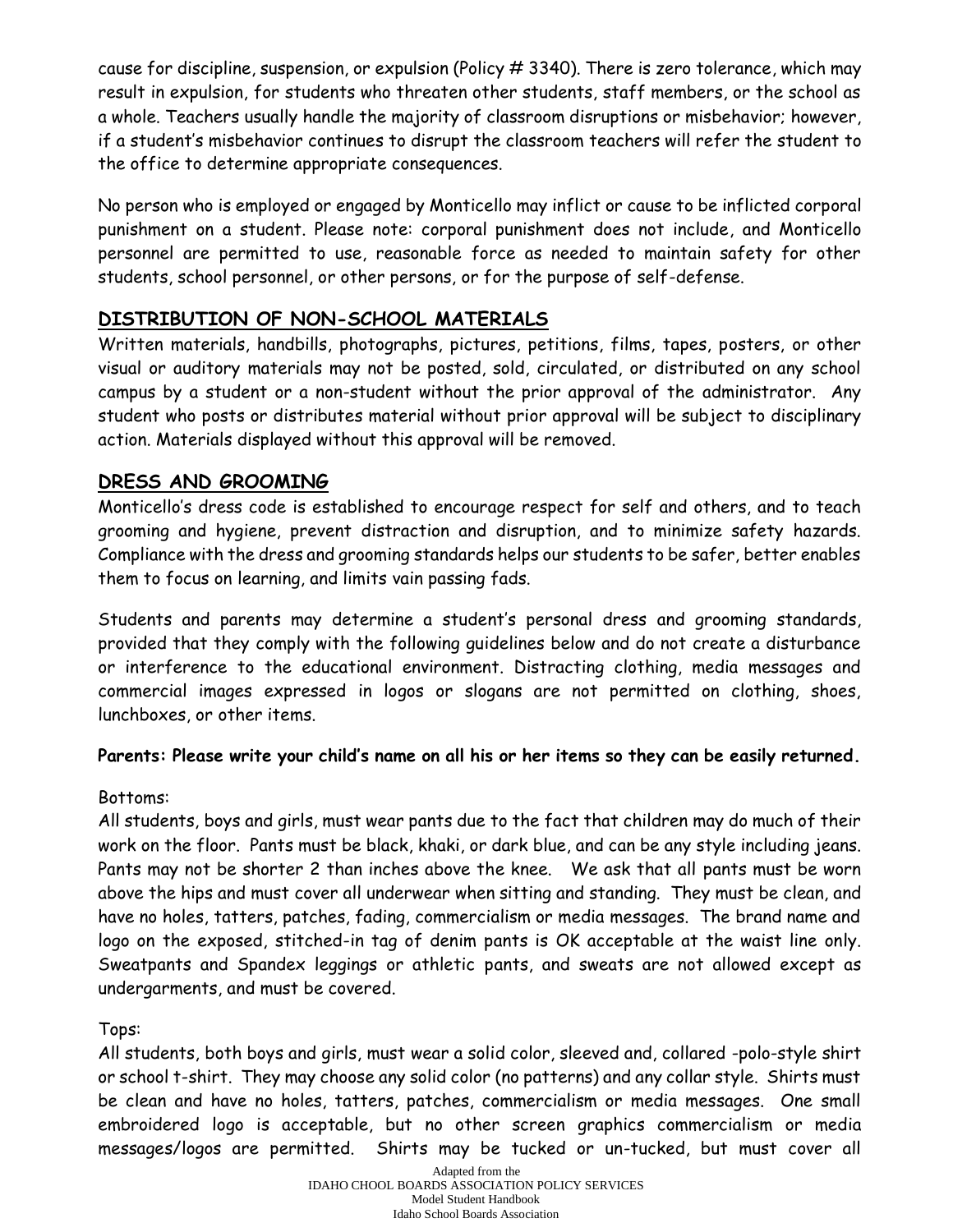undergarments when sitting and standing. Long-sleeved undershirts or turtlenecks must also be solid in color. Polo shirts with attached skirts are allowed if to fingertip length and pants no shorter than 2 inches above the knee are worn underneath.

#### Shoes:

All shoes, snow boots, or sneakers must be free of tears or holes. No high-heels, flip flops, backless shoes, or sandals are allowed. Shoes with wheels or lights will be are NOT permitted. For safety, all shoes should fasten securely to the foot. Shoes or snow boots are generally for outdoor wear and must be stored during class time. Slip-on shoes are preferred for a child not able to his tie shoes. Indoor shoes, clogs, Land's End, Vans, etc. that should enclose the entire foot, have a sturdy sole and have no holes or media messages. are required for in-classroom wear.

#### Socks:

For reasons of hygiene, socks must be worn at all times.

#### Hats and Jackets:

Hats and caps are encouraged for outdoor wear only. They must be stored during class time. Hoods are also not allowed to be worn indoors, except on special occasions. In cold weather, students should wear warm clothing (jackets, gloves and hats) for outdoor recess. Outdoor clothing may be of any color and pattern that have no holes or inappropriate media messages. If a student wants to wear a jacket inside the classroom, to avoid distraction, jackets, sweatshirts or sweaters worn indoors with or without the school logo must be solid in color. Brand names and media messages or graphics or logos must not show. (Hoods may not cover the head indoors.)

## Other:

Club uniforms (Brownies, Girl/Boy Scouts, etc.) may be worn on specific meeting days. School Tshirts may be worn on special occasions or other days designated by the administrator. Hats which are an essential part of a club uniform are allowed.

If there is a cultural or religious problem for a student with respect to the clothing expectations, the school administrator will address this concern on a case by case basis.

## Hair, Grooming and Hygiene

Hair is to be clean and neat. All students should groom their hair so that it is kept out of their eyes. No distracting hair styles or unnatural colors are acceptable. Students are to be clean and free of body odors.

## Jewelry and Body Adornment

No dangling jewelry is allowed for safety reasons. Girls may wear only stud earrings. Students may wear jewelry that has religious significance to the child as long as it is not dangling and does not become a distraction to the student or to others in the classroom. Necklaces must be worn inside the shirt. No tattoos may be visible. Makeup may be worn, but not brought to school.

#### Dress and Grooming Standards Enforcement

A student who does not comply with the Dress and Grooming Standards must change immediately. Parents will be contacted to deliver a change of clothes while the student waits in the school office until the parent arrives.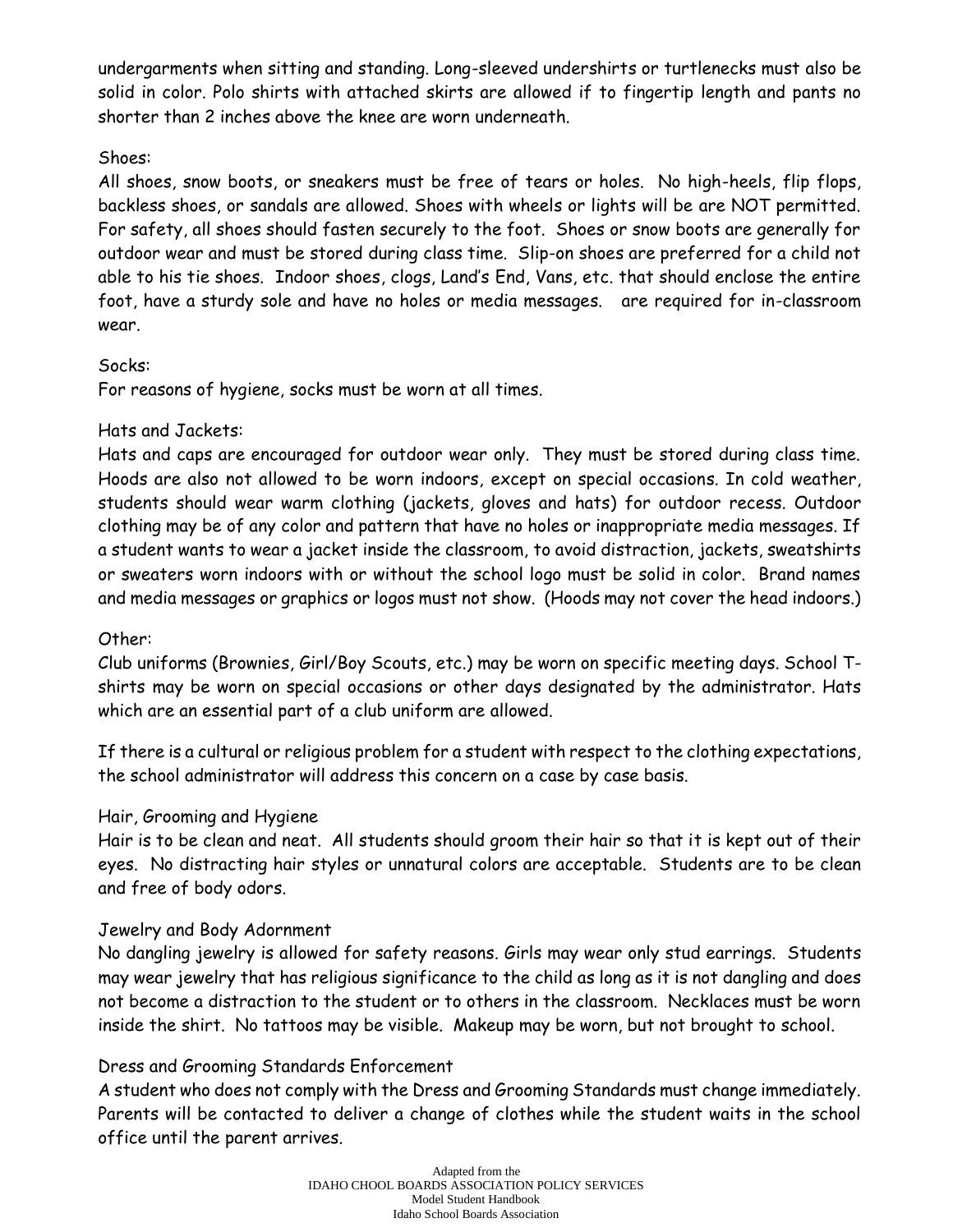## **FUND-RAISING**

Outside organizations, and/or parent groups occasionally may be permitted to conduct fundraising drives for approved school purposes. An application for permission must be made to the office at least 10 days before the event and must be calendared so that no conflict of school events occurs.

## **HOMEWORK**

Homework is a constructive tool in the teaching/learning process when geared to the needs and abilities of students. Purposeful assignments not only enhance student achievement, but also develop long-term memory, self-discipline, and associated good work habits and self-confidence. Teachers may give homework to students to aid in educational development. Homework should be an application or adaptation of a classroom experience, and should not be assigned for disciplinary purposes. At the Primary level (Kindergarten) homework consists primarily of reading with your child at home. At the Lower Elementary level, homework will consist of reading aloud or silently, and reviewing math facts. At the Upper Elementary level, students may have additional reading and math practice, research & writing assignments, and/or additional practice in language, science and cultural studies.

Parents can help their student master skills and develop responsibility by checking about homework and by suggesting how homework may be accomplished. Parents are asked not to give answers or do a child's homework for him or her.

## **IMMUNIZATIONS**

A student must be fully immunized against certain diseases or must present a certificate or statement that, for medical, personal or religious reasons, the student will not be immunized. The immunizations required are: diphtheria, pertussis, rubella (measles), mumps, poliomyelitis and tetanus. Hemophilus influenza type B is required for students under age five (5). A student who transfers into Monticello may submit a photocopy of immunization records in the possession of the school of origin, good for 30 days. Monticello will accept the photocopy as evidence of the immunization. Within thirty (30) days after a transferring in, student ceases attendance at the school of origin, Monticello must receive the student's official immunization records. for the student who transfers into Monticello.

If a student's religious or personal beliefs conflict with the requirement that the student be immunized, the parent must complete a signed Immunization Exemption Form (obtained in the office). This form must be renewed yearly.

If a student should not be immunized for personal or family medical reasons, the student or parent must present a certificate signed by an Idaho licensed physician stating that, in the doctor's opinion, the required immunization required would be harmful to the health and wellbeing of the student or any member of the student's family or household. This certificate must be renewed yearly unless the physician specifies a life-long condition.

## **INTERNET ACCESS, CELL PHONES, DIGITAL CITIZENSHIP**

Internet access is a privilege, not a right. Students will follow the Acceptable Use of Electronic Network Policy and the Internet Access Conduct Agreement (Policy 3270FPolicy 3565 A1, A2; 3270F; 3270P). Students found to be using the internet inappropriately, irresponsibly or for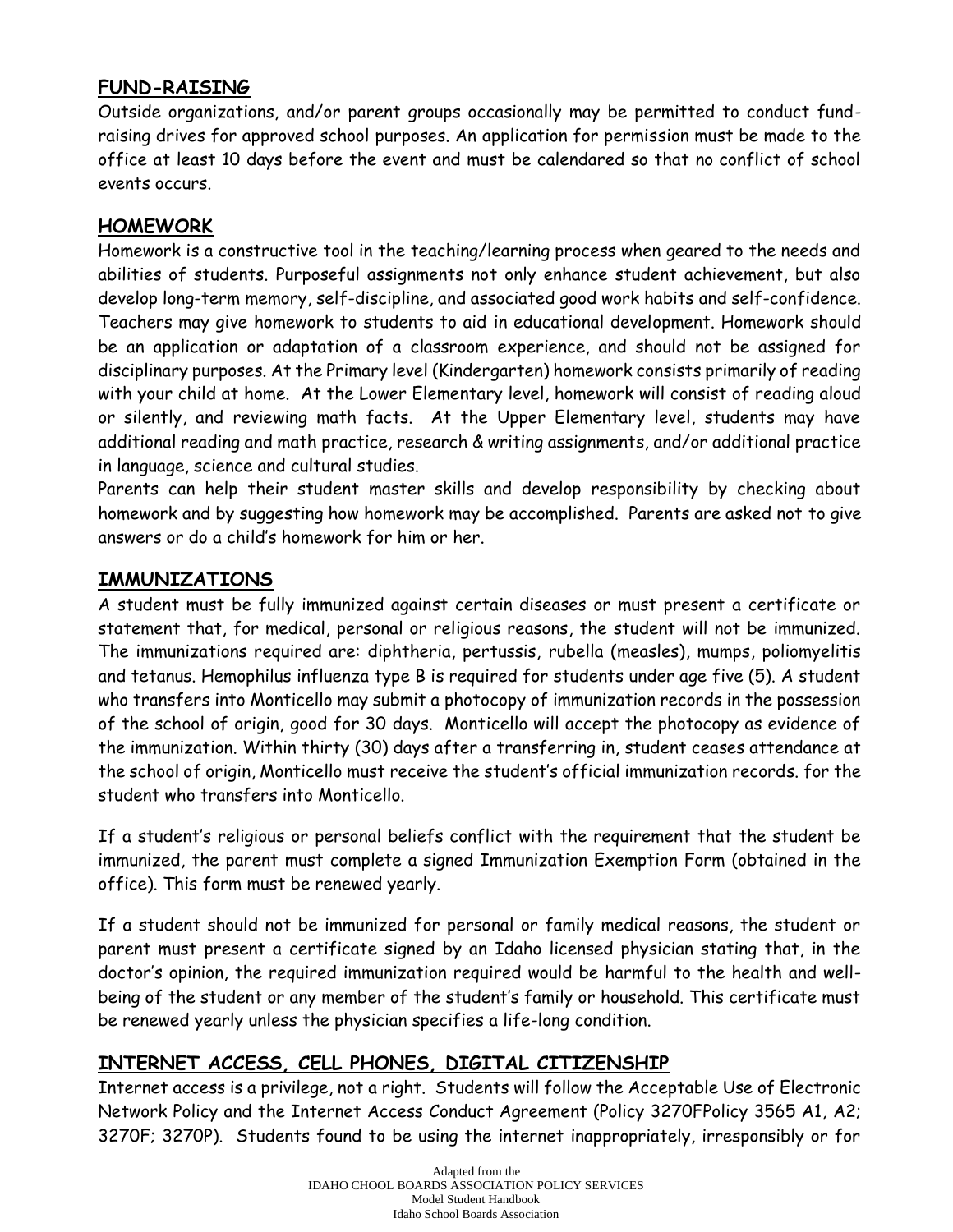non-academic purposes, or for cheating on a test, assessment or assignment, or as irresponsible digital citizens will be subject to discipline, including loss of access privileges for a period of time and confiscation of the device until a parent conference has been held. (See (Policy No. 3612). Policy 3265 A1; 3270; 3270F; 3270P)

Photographing students and/or posting student information to social media sites, whether from school- or personally-owned devices, is only allowed with school and parent permission. Using electronic devices to bully or harass another student whether on or offsite is expressly forbidden and is subject to school discipline.

Student possession of cell phones and other devices such as cell phone watches is prohibited during the school day, unless specifically assigned by a classroom teacher. Students may bring cell phones but they must be turned off and left in their backpacks, or given to their teacher if requested, to be held until the student is dismissed at the end of the day. Violation of this policy will result in confiscation of the device until a parent conference has been held. (See Policy 3265A1)

The student and their parent must sign and return the Internet Access Conduct before accessing the school's internet network.

## **LAW ENFORCEMENT**

#### Questioning of Students

When law enforcement officers or other lawful authorities request to question a student at school:

The administrator ordinarily will make reasonable efforts to notify parents unless the officer or other authorized person raises what the administrator considers to be a valid objection to doing so. Because the administrator does not have the authority to prevent or delay a custody action, or law enforcement investigations, school administration will cooperate as fully as possible with law enforcement officers, juvenile probation officers, and child protection. (See Policy 3545) unless the interviewer raises what the administrator considers to be a valid objection. The administrator will verify and record the identity of the officer or other authority and ask for an explanation of the need to question or interview the student. The administrator ordinarily will be present unless the interviewer raises what the administrator considers to be a valid objection. The administrator will cooperate fully regarding the conditions of the interview, if the questioning or interview is part of a child abuse investigation.

State law requires Monticello to permit a student to be taken into legal custody:

- 1. To comply with an order of the juvenile court.
- 2. To comply with the laws of arrest. By a law enforcement officer if there is probable cause to believe the student has engaged in delinquent conduct or conduct in need of supervision.
- 3. By a probation officer if there is probable cause to believe the student has violated a condition of probation imposed by the juvenile court.
- 4. To comply with a properly issued directive to take a student into custody.
- 5. By an authorized representative of Child Protective Services, Idaho Department of Protective and Regulatory Services, a law enforcement officer, or a juvenile probation officer, without a court order, under the conditions set out in the Idaho Code relating to the student's physical health or safety.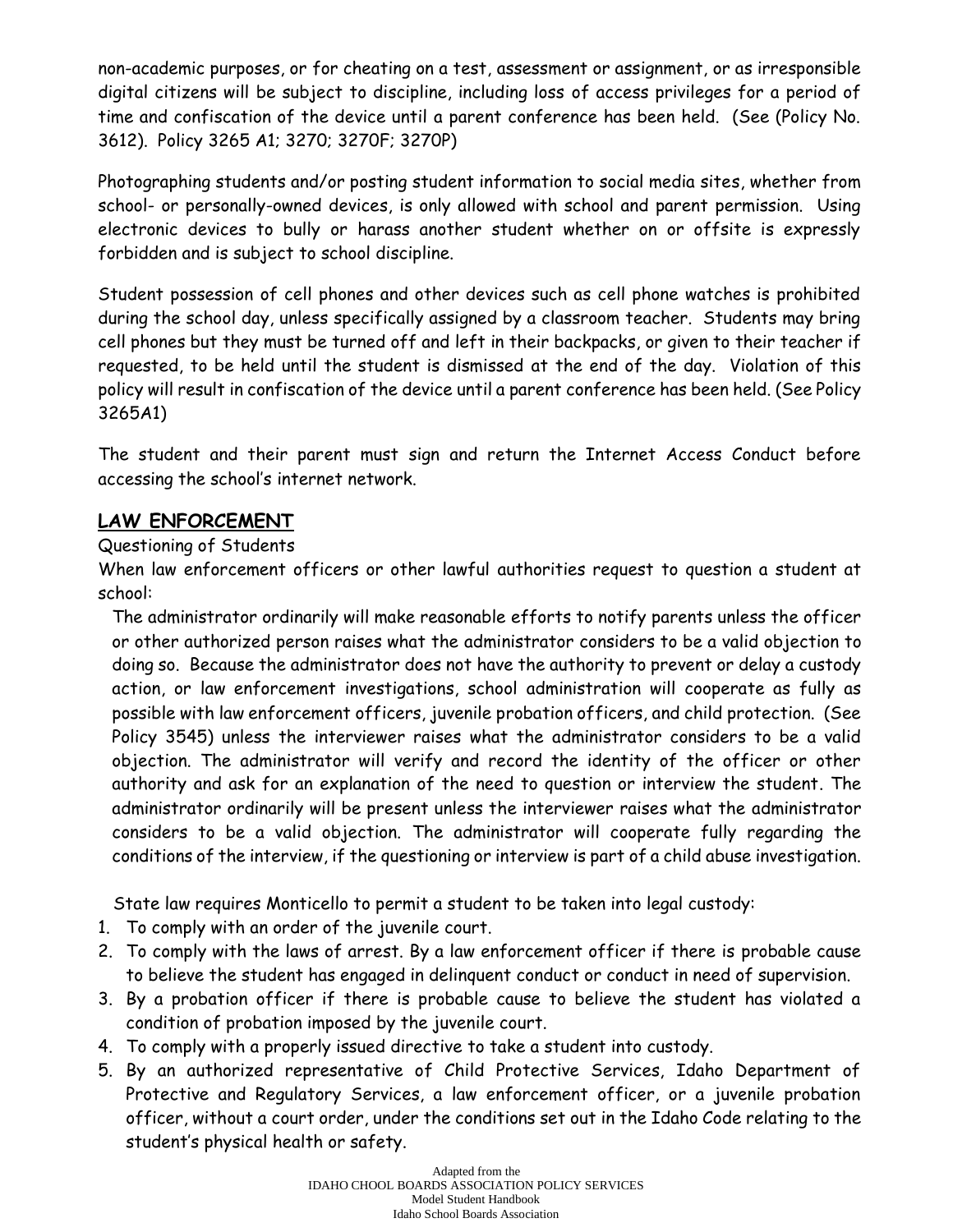Before a student is released to a law enforcement officer or other legally authorized person, the administrator will verify the officer's identity and, to the best of his or her ability, will verify the official's authority to take custody of the student. The administrator will immediately notify the Board President and will ordinarily attempt to notify the parent unless the officer or other authorized person raises what the administrator considers to be a valid objection to notifying the parents. Because the administrator does not have the authority to prevent or delay a custody action, Notification of a child being taken into custody will most likely occur after the fact.

## **LUNCH SERVICES**

Monticello is not currently equipped to participate in the National Lunch Program. When the school can provide Free and Reduced Lunches, parents will be notified. Information the school requests about income level and eligibility helps support several federal programs and is strictly confidential.

## **LUNCH BOXES, BACKPACKS, TOYS AND ELECTRONIC TOYS**

Students may bring insulated lunch bags or lunch boxes and backpacks which are free of commercialism and media messages. Toys and portable electronic entertainment devices are not permitted at school, unless a specific assignment to bring them is given by a staff member to bring them.

## **MEDICINE AND TREATMENTS AT SCHOOL**

IMPORTANT: All medicines, whether prescription or over-the counter, must be brought to and kept in the office in original containers and a Medical Release form must be on file from the parent. Medication must be in its original, properly labeled container. All medication will be dispensed by office staff and no student may be in possession of medicine (even cough drops) or self-administer medication of any kind, except a prescribed asthma inhaler. The Medical Release form can be found on the District website and at the end of this Handbook. Prescription Medication, and the medicine must be in its original container, with original labeling properly labeled for the student. Non-Prescription Medication or over-the-counter (OTC) medication, medicated lotion, essential oils, cough drops, homeopathic, or naturopathic medicines of any kind must be brought to the office and kept there. OTC medicine must be in its original, properly labeled container.

#### **MIDDLE SCHOOL CREDIT SYSTEM**

Middle School students must pass 80% of the credits attempted in order to be promoted to the next grade level. Additionally, for promotion, students must abide by Monticello's attendance policy of no more than 10 unofficially excused absences, and must pass at least 2 trimesters of any year-long course.

#### **MONTESSORI MATERIALS AND SCHOOL BOOKS**

Board-approved Montessori materials and books are provided free of charge for each subject or class, however please note they are VERY expensive. Materials and books must be cared for by the student as directed by the teacher. A student who notices damage to a material or book should report the damage to the teacher. Any student failing to return a book issued by the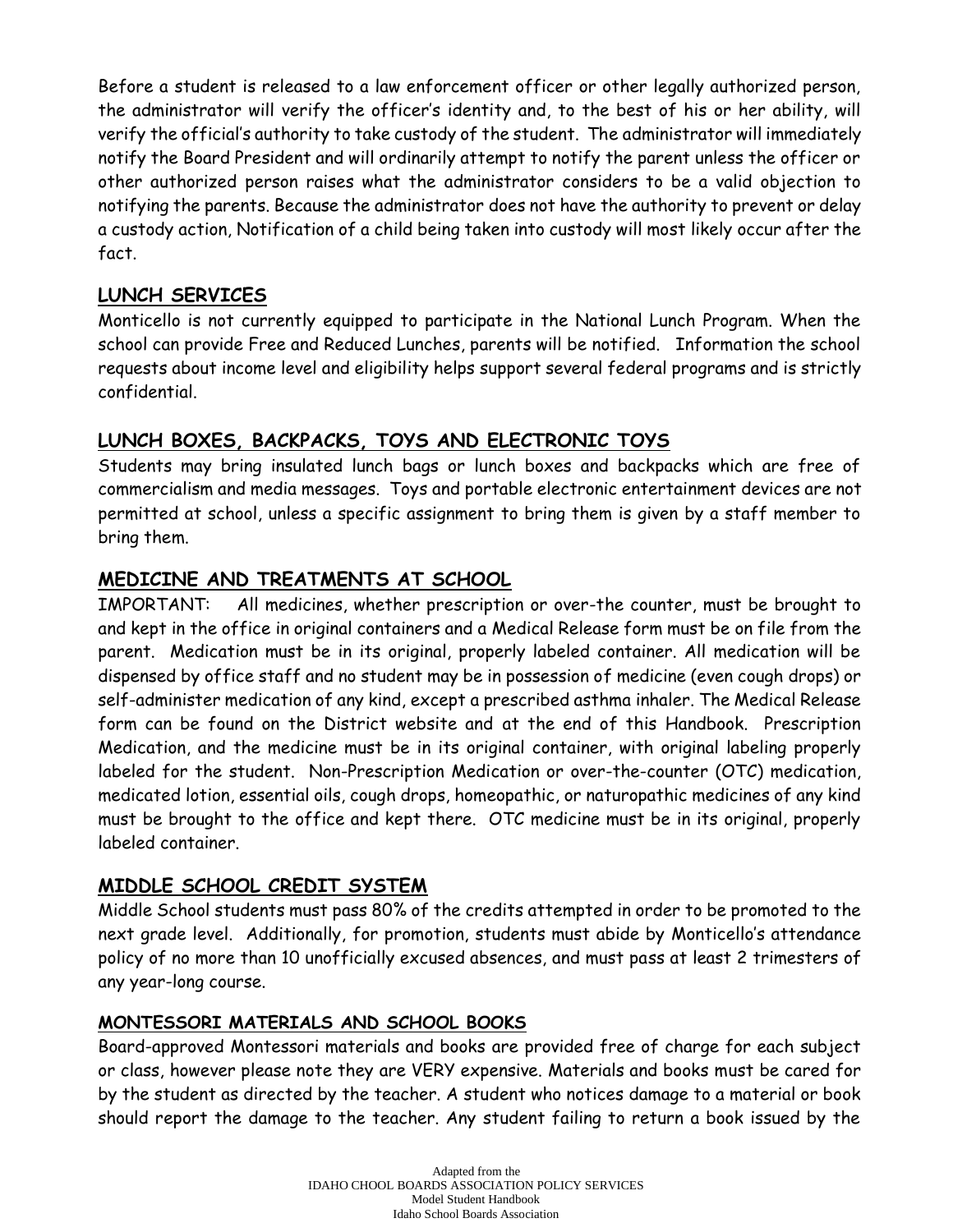school or who damages any materials or books issued by the school may be charged to replace the materials or books.

## **PARENT INVOLVEMENT, RESPONSIBILITIES, AND RIGHTS**

Monticello believes that the best educational result for each student occurs when all three partners are doing their best: the Monticello staff, the student's parent(s) or guardians, and the student. Such a partnership requires trust and much communication between home and school. To strengthen this partnership, every parent is urged to:

- Review the information in the student handbook with your child, then sign and return the Handbook Acknowledgement and Internet Access form.
- Put HIS OR HER CHILD TO PUT A HIGH PRIORITY ON EDUCATION at home, AND COMMIT TO MAKING THE MOST OF THE EDUCATIONAL OPPORTUNITIES THE SCHOOL PROVIDES.
- READ WITH YOUR CHILD DAILY.
- Provide a quiet place and regular time for your student to complete her homework without distraction or interruption.
- Become familiar with all of your child's school activities and with the academic and special programs offered by Monticello.
- Attend scheduled conferences and request additional conferences as needed.
- Monitor your student's academic progress and contact teachers as needed.
- Exercise the right to review teaching materials, textbooks, and other materials, and to examine results of your student's tests.
- Parents are invited to become a school volunteer. For further information refer to Policy 4600P or, contact the office. For safety reasons, volunteers at school must apply, have approval of the administrator and teacher, and make prior arrangements before serving.
- Participate in campus parent organizations. Parents have the opportunity to support and be involved in various school activities, either as leaders or in supporting roles.
- Offer to serve as a parent representative on planning committees formulating educational goals and plans to improve student achievement. For further information, contact the office.

## **PRAYER**

Each student has a right to individually, voluntarily, and silently pray or meditate in school in a manner that does not disrupt instructional or other activities of the school. The school will not require, encourage, or coerce a student to engage in or to refrain from such prayer or meditation during school activities.

## **PROMOTION AND RETENTION**

The decision to promote a student to the next grade level shall be based on successful completion of the curriculum, attendance, and performance based on standard achievement or other tests or other testing. A student shall not be promoted based on age or for other social reasons not related to academic performance. Students with excessive unexcused absences will be subject to consideration for retention due to lack of instruction. Middle School students must abide by Middle School Credit guidelines to be eligible for promotion.

## **PROTECTION OF STUDENT RIGHTS**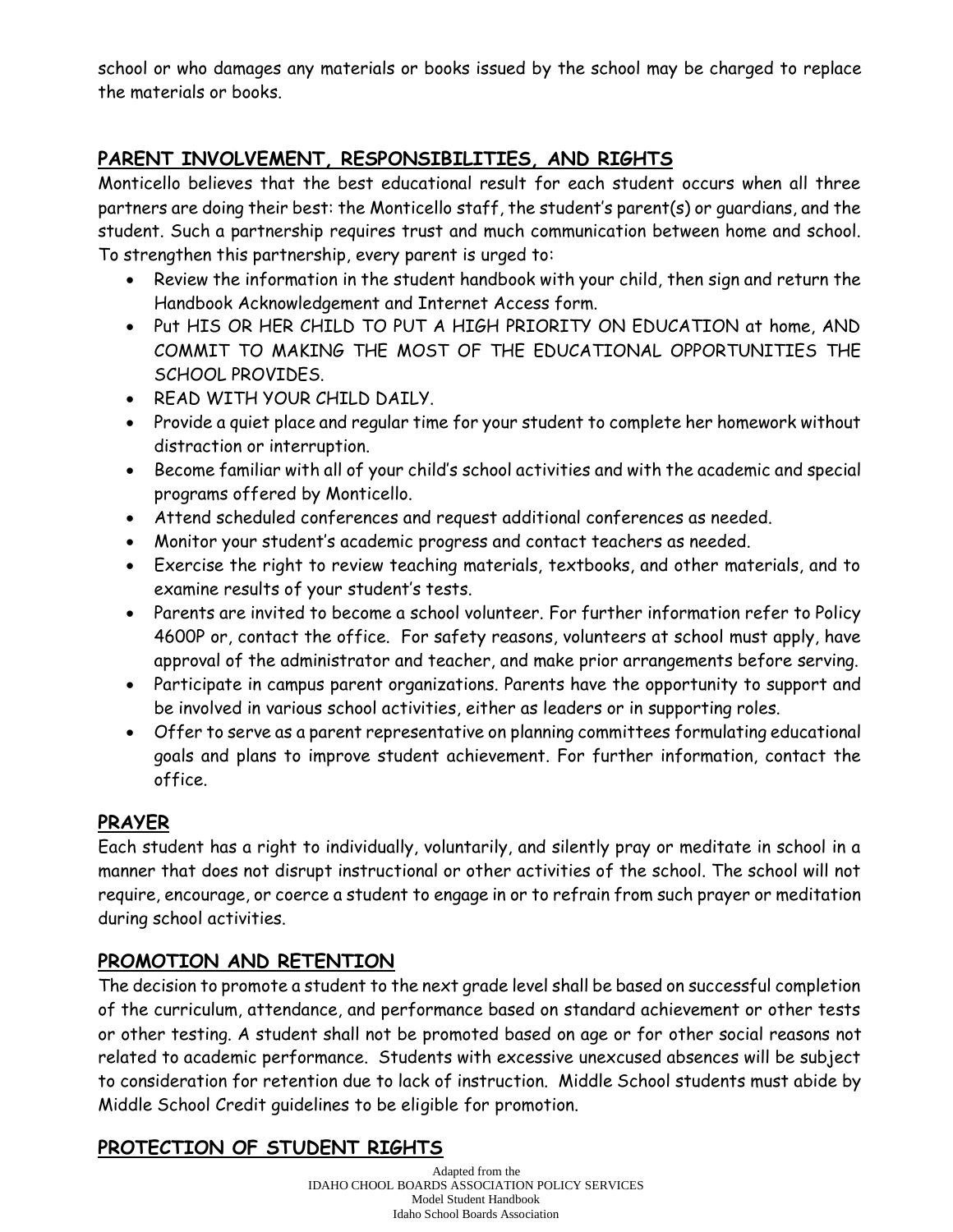Surveys:

• Parents have the right to inspect any survey or evaluation and to refuse to allow their child to participate in such survey or evaluation.

Instructional Materials:

• Parents have the right to inspect instructional materials used as a part of their child's curriculum. To avoid disturbing the educational environment, arrangements will be made for that inspection, within a reasonable time that is before or after school hours. This inspection does not include academic tests or assessments.

Collection of Personal Information from Students for Marketing:

## **RELEASE OF STUDENTS FROM SCHOOL**

A student will not be released from school at times other than at the dismissal bell except with permission from the administrator or designee and according to the building sign-out procedures. Unless the administrator has granted approval due to extenuating circumstances, a student will not regularly be released before the end of the instructional day. If a student reports to the office ill, the administrator or secretary will decide whether or not the student should be sent home and will notify the student's parent.

Parents must report to the office and sign students out for release before the end of the day. A student leaving school early must depart only via the office doors. If a student needs to be signed out of school by anyone other than the parent during the day, his or her parent must notify the office in writing that morning, stating the date(s) for such dismissal and to whom the student is to be released.

## **REPORT CARDS, PROGRESS REPORTS, AND CONFERENCES**

Written reports of absences and student performance in each class or subject are issued to parents on Parent-Teacher Conference nights. Please see the academic calendar for the dates of Parent-Teacher Conferences.

## **SAFETY**

Student safety on campus and at school-related events is a high priority of MMCS. Although Monticello has implemented safety procedures, the cooperation of students is essential to ensure school safety. A student should:

- Avoid conduct that is likely to put the student or other students at risk.
- Follow the behavioral standards in this handbook, as well as any additional rules for behavior and safety set by the administrator, teachers, or bus drivers.
- Remain alert to and promptly report safety hazards, such as intruders on campus.
- Know and follow emergency procedures.
- Follow immediately the instructions of teachers, and other Monticello employees who are overseeing the welfare of students.

## Emergency Medical Treatment and Information

If a student is injured at school, staff will monitor and assist, or if not minor, will contact a parent. For a medical emergency at school or a school-related activity when the parent cannot be reached, the school should have written parental consent and information about allergies, etc., to obtain emergency medical treatment. Parents must complete an emergency care consent form each year and update it when there are changes.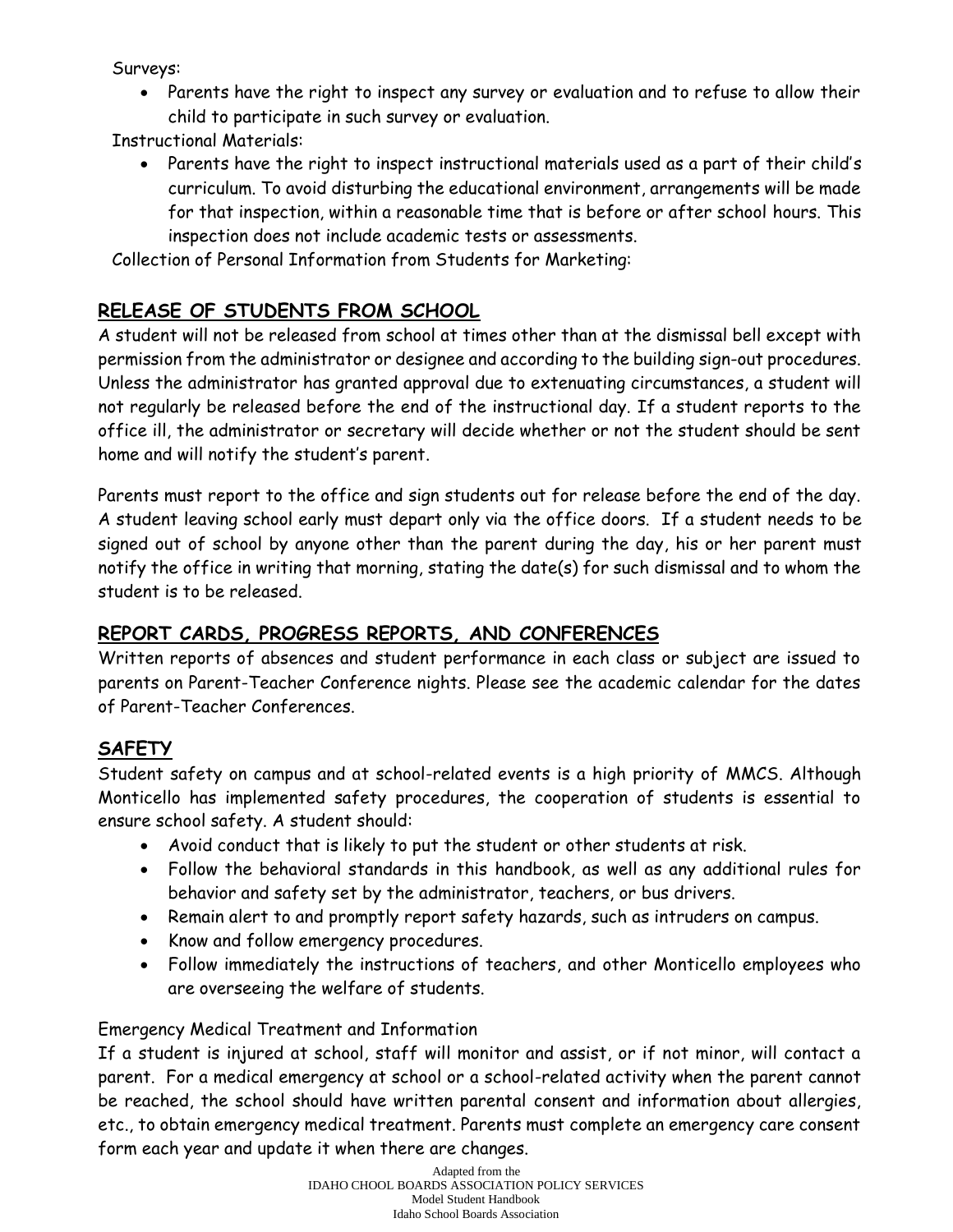#### Playground Safety:

Students must obey playground safety rules. These include no throwing rocks; no removing gravel from fall zones; no jumping from swings; stay seated facing forward on swings; stay within playground boundaries; minding supervising adults, no pushing, hitting, kicking, fighting, or aggressive physical contact; feet first on the slide, down the slide only, stay out of any mud, use polite, respectful language only.

Drills: Fire and Other Emergencies

From time to time, students, teachers, and other MMCS employees will participate in drills of emergency procedures. When the alarm is sounded, students should follow the direction of teachers or others in charge quickly, quietly, and in an orderly manner.

## Emergency School -Closuring Information

In the event that school must be closed unexpectedly due to severe weather, epidemic, or other emergency, families enrolled with the school's text/email service will be notified by email and text message (contact the office for more information). Closure and expected re-open information will also be posted on the school website and broadcast via contact local media outlets to broadcast the information as well.

#### **SEARCHES**

In the interest of to promoting student safety and attempting to ensure that schools are safe and drug free, Monticello officials may from time to time conduct searches. Such searches are conducted without a warrant and as permitted by law. The administrator may request the assistance of law enforcement personnel or private individuals to conduct inspections and searches through the use of specially trained dogs.

#### **SCHOOL PROVIDED STORAGE AREAS**

School-provided storage areas are school property and remain under the control and jurisdiction of the school even when assigned to an individual student. Students are fully responsible for the security and contents of the assigned storage areas. Searches of storage areas may be conducted at any time there is reasonable cause to believe that they contain articles or materials prohibited by Monticello policy, whether or not a student is present. Periodic general inspections of storage areas may also be conducted at random, in accordance with law and Monticello policy. (See Policy 3370, 3370P)

## **SEXUAL HARASSMENT/SEXUAL DISCRIMINATION**

MMCS aims to protect the safety of the whole child. Parents and students are encouraged to discuss questions, concerns, or complaints of sexual harassment or discrimination with the child's teacher or the Administrator. Students must not engage in unwanted and unwelcome verbal or physical conduct of a sexual nature. Offensive, intimidating or hostile conduct that results in humiliation, embarrassment or discomfort is not allowed, including unwelcome touching, gestures, crude jokes or pictures, discussions of sexual experiences, name calling, teasing, or spreading of sexually-oriented rumors, or any other sexual conduct, including requests for sexual favors. All students must abide by the Conduct expectations above, avoid offensive behaviors, and stop such behavior when asked or told to. Retaliation is not allowed.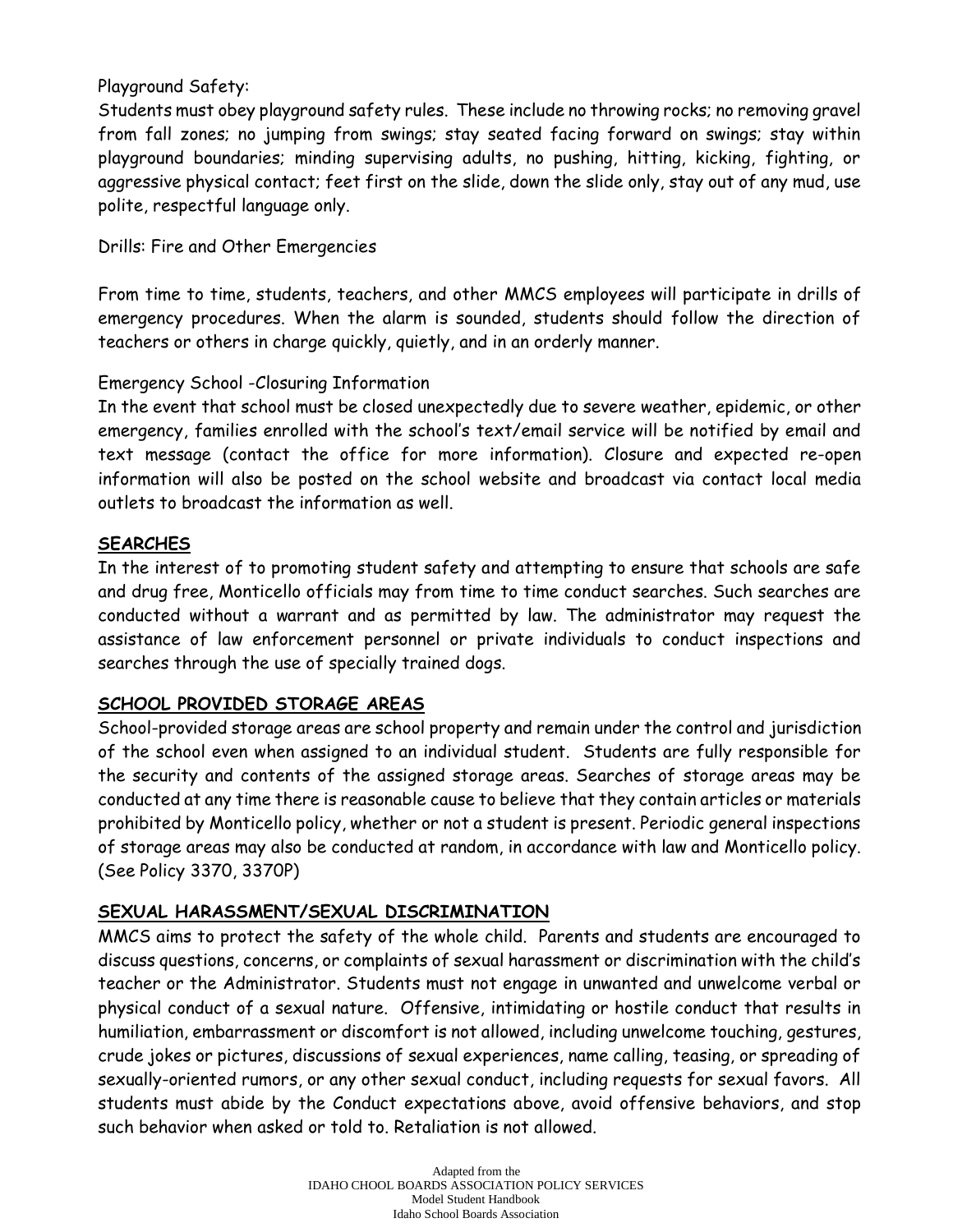During the complaint process the student may be accompanied by a parent or advisor. A substantiated complaint against a student will result in appropriate disciplinary action which may include suspension or expulsion. Concerns and complaints will be handled sensitively and confidentially. See Policy 3290-3290F for information and procedures to report and seek satisfaction regarding a concern or complaint. Monticello encourages parental and student support in its efforts to address and prevent sexual harassment and sexual discrimination in the public schools. Students and/or parents are encouraged to discuss their questions or concerns about the expectations in this area with a teacher, the administrator.

A substantiated complaint against a student will result in appropriate disciplinary action, according to the nature of the offense. Monticello will notify the parents of all students involved in sexual harassment by student(s) when the allegations are not minor, and will notify parents of any incident of sexual harassment or sexual discrimination by an employee. To the greatest extent possible, complaints will be treated as confidential. Limited disclosure may be necessary to complete a thorough investigation. The parent or other advisor may accompany the student throughout the complaint process. The first conference with the student ordinarily will be held by a person of the same gender as the student. The conference will be scheduled and held as soon as possible. The administrator will conduct an appropriate investigation. The student will not be required to present a complaint to a person who is the subject of the complaint. If the resolution of the complaint by the administrator is not satisfactory to the student or parent, the student or parent may, within fifteen calendar days of the administrator's decision, request present a complaint to the Board. Prior to this appeal, the student and/or parent must submit the complaint in writing and must include (1) a complete statement of the complaint, (2) any evidence supporting the complaint, (3) a statement about how the matter should be resolved, (4) the student's and/or parent's signature and the date of the conference with the administrator, the administrator's designee, or the Title IX coordinator. Following the receipt of the appeal, the matter shall be placed on the agenda at the next regularly scheduled Board meeting. Information on the procedure for addressing the Board can be obtained from the Superintendent's office. For more information about Monticello's complaint procedure, see 3295P.

#### **SPECIAL PROGRAMS**

Monticello provides special programs for gifted and talented students and students with disabilities. The coordinator of each program can answer questions about eligibility requirements, as well as programs and services offered in Monticello or by other organizations. A student or parent with questions about these programs should contact the office.

#### **STUDENT RECORDS**

A student's school records are confidential and are protected from unauthorized inspection or use. A cumulative record is maintained for each student from the time the student enters Monticello until the time the student withdraws or graduates. A copy of this record moves with the student from school to school. The following rules govern student records access:

- By law, both parents, whether married, separated, or divorced, have access to the records of a student who is under 18 or a dependent for tax purposes.
- A parent whose rights have been legally terminated will be denied access to the records, if the school is given a copy of the court order terminating such these rights.
- The Administrator is custodian of all records for currently enrolled students.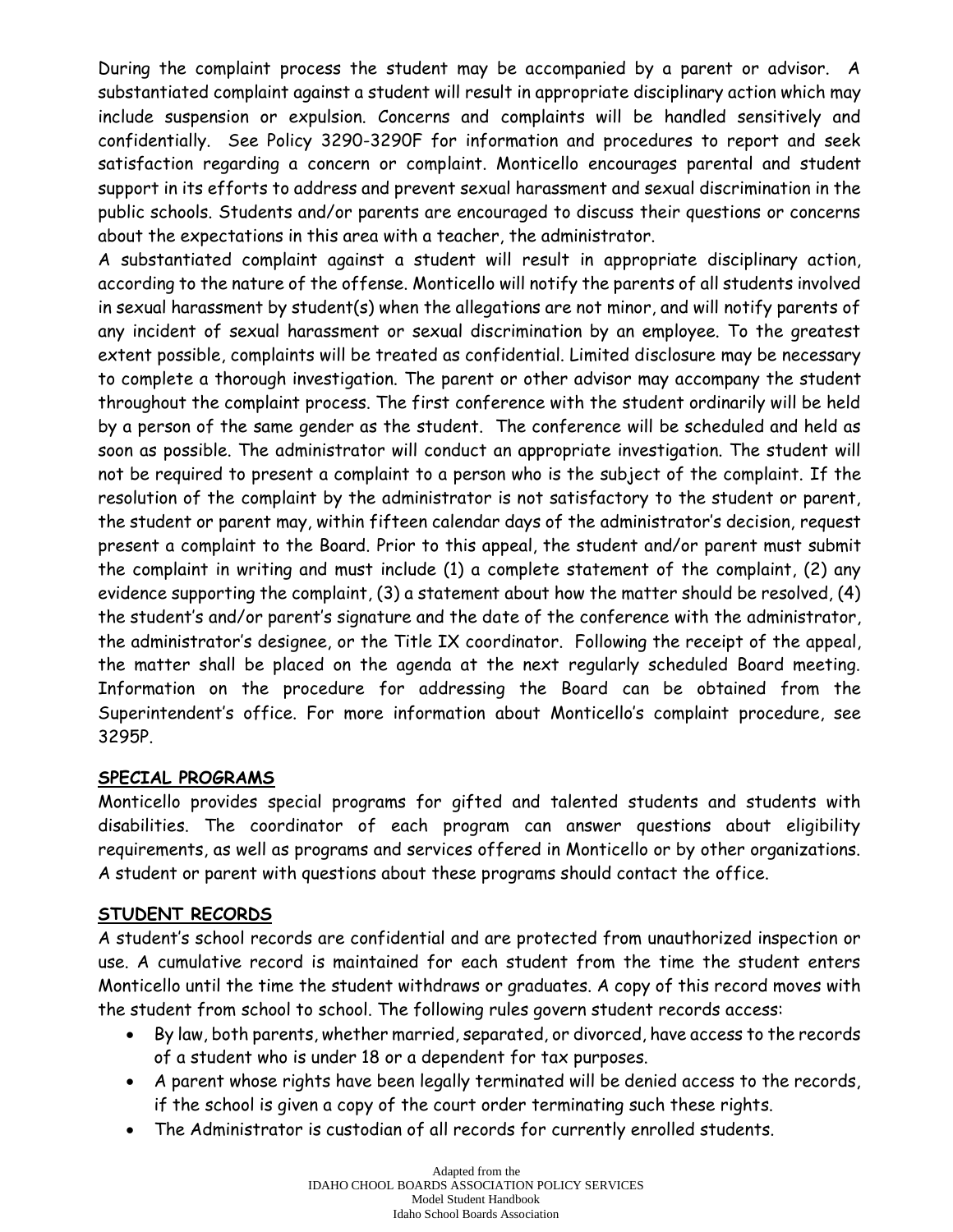- Parents may review their student's records during regular school office hours, upon completion of the written request form. The records custodian or designee will respond to reasonable requests for explanation and interpretation of the records. For further information about rights, requirements and exemptions regarding student records please see Policy 3570, 3570F, 3570P.
- If circumstances prevent a parent or eligible student from inspecting the records, Monticello will either provide a copy of the requested records or make other arrangements for the parent or student to review the requested records.
- The parent's or student's right of access to and copies of student records does not extend to all records. Materials that are not considered educational records, such as teachers' personal notes on a student that are shared only with a substitute teacher, records pertaining to former students of Monticello, and records maintained by school law enforcement officials for purposes other than school discipline do not have to be made available to the parents or student.
- Parents of a minor or of a student who is a dependent for tax purposes, the student (if 18 or older), and school officials with legitimate educational interests are the only persons who have general access to a student's records. "School officials with legitimate educational interests" may include any employees, agents, or Trustees of Monticello; agents of cooperatives of which Monticello is a member; or facilities with which Monticello contracts for the placement of students with disabilities, as well as their attorneys and consultants, who are: Working with the student; Considering disciplinary or academic actions, the student's case, an individual education plan (IEP) for a student with disabilities under IDEA, or an individually designed program for a student with disabilities under Section 504; Compiling statistical data; or investigating or evaluating programs.
- Certain officials from various governmental agencies may have limited access to the records. Monticello forwards a student's records on request and without prior parental consent to a school in which a student seeks or intends to enroll. Records are also released in accordance with court order or lawfully issued subpoena. Unless the subpoena is issued for law enforcement purposes and the subpoena orders that its contents, existence, or the information sought not be disclosed, Monticello will make a reasonable effort to notify the parent or eligible student in advance of compliance.
- Parental consent is required to release the records to anyone else. When the student reaches 18 years of age, only the student has the right to consent to release of records. Students over 18, and parents of minor students may inspect the student's records and request a correction if the records are inaccurate, misleading, or otherwise in violation of the student's privacy or other rights. If Monticello refuses the request to amend the records, the requestor has the right to ask for a hearing. If the records are not amended as a result of the hearing, the requestor has 30 school days to exercise the right to place a statement commenting on the information in the student's record. Parents or the student have the right to file a complaint with the U.S. Department of Education if they believe Monticello is not in compliance with the law regarding student records.
- Copies of student records are available at a cost of per page, payable in advance. Parents may be denied copies of a student's records (1) after the student reaches age 18 and is no longer a dependent for tax purposes; (2) when the student is attending an institution of post-secondary education; (3) if the parent fails to follow proper procedures and pay the copying charge; or (4) when Monticello is given a copy of a court order terminating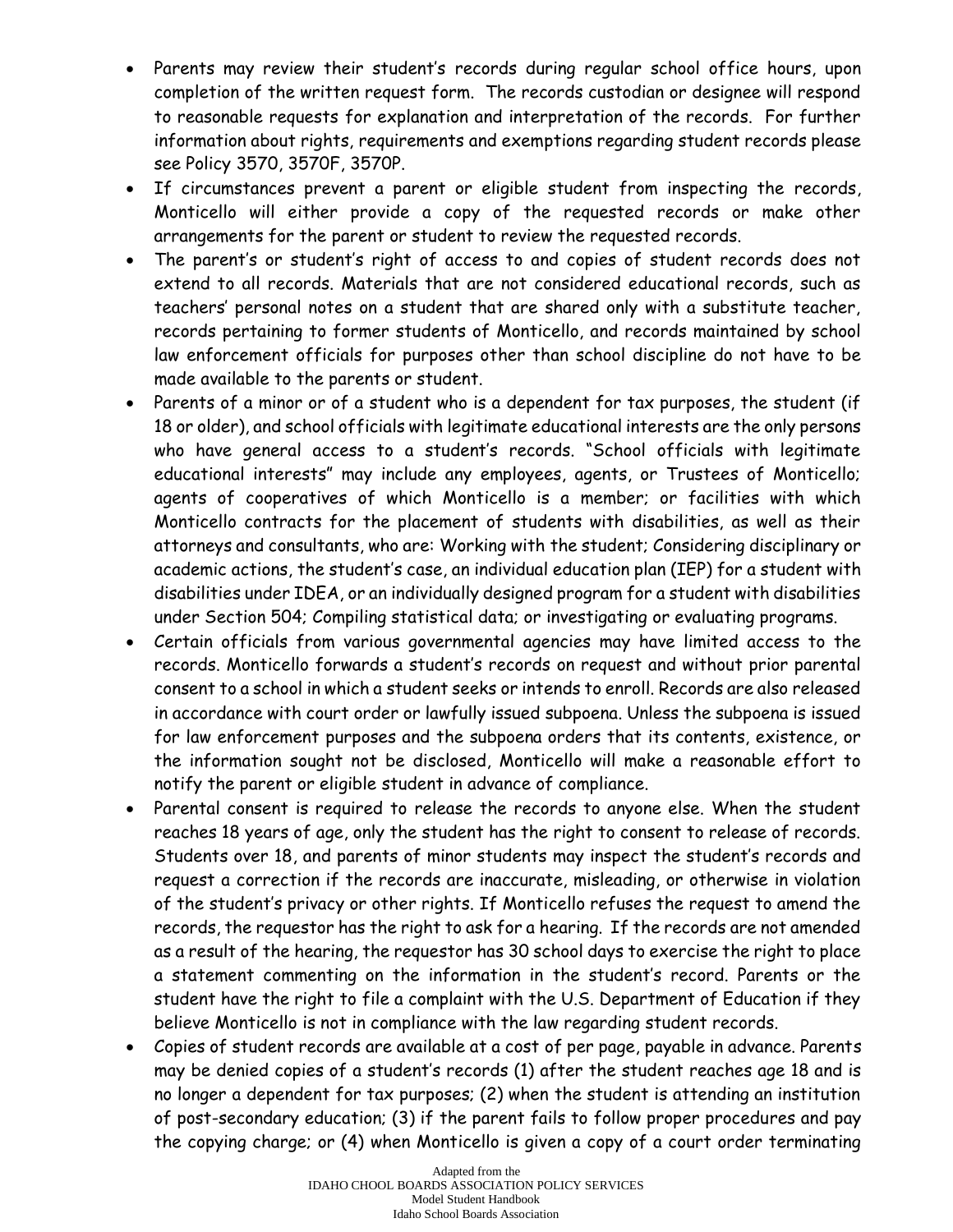the parental rights. If the student qualifies for free or reduced-price meals and the parents are unable to view the records during regular school hours, upon written request of the parent, one copy of the record will be provided at no charge.

## **TRANSPORTATION**

Monticello provides school bus transportation to and from safe centrally located stops along bus routes, not door-to-door. Parents drop off and pickup students at these stops. Bus routes are posted on the school website. Transportation is arranged by contacting the office. Students must ride the bus 50% of the time to remain eligible for transportation.

Students are expected to assist school staff in ensuring that buses remain in good condition and that transportation is provided safely. When riding school buses, students are held to behavioral standards established in this handbook for school and school activities. Students may only change transportation plans, ride a different bus or use a different stop when the parent has made prior arrangements with the office. **Changes in transportation must be received in writing (email, text or note) in the office no later than 2:30**.

## Bus Behavior

Students are to help ensure that buses remain in good condition and that transportation is provided safely. When riding school buses, students are held to established behavioral standards for school activities. Misconduct is not allowed and and may result in transportation privileges being suspended. Students must:

- 1. Follow the driver's directions at all times.
- 2. Enter and leave the bus in an orderly manner at their designated bus stop only.
- 3. Remain seated facing forward at all times unless entering or exiting the bus.
- 4. Maintain respectful, quiet, orderly conduct on the bus and at school bus stops.
- 5. Maintain a clean seat area.
- 6. Keep hands, arms, feet and all, books, band instrument cases, and other objects to oneself, stowed safely, and out of the aisle.
- 7. Not deface the bus or its equipment.
- 8. Not put any body parts or any object out of the window or throw objects within or out of the bus.
- 9. Wait for the driver's signal before leaving the bus and crossing in front of the bus.
- 10. When students ride in a school van or passenger car, seatbelts must be fastened at all times.

## **School Sponsored Trips**

Students who participate in school-sponsored trips are required to use transportation provided by the school to and from the event. The administrator, however, may make an exception if, before the scheduled trip, the parent presents a request to the administrator that the student be permitted to ride to the event with his or her parent. Students not riding the bus home from an event must be signed out by their parent before departure.

## **VIDEOTAPING OF STUDENTS**

Video cameras may be used in locations as deemed appropriate by the administrator to ensure the health, welfare, and safety of all staff, students, and visitors and to safeguard Monticello facilities and equipment. Students in violation of Board policies, administrative regulations,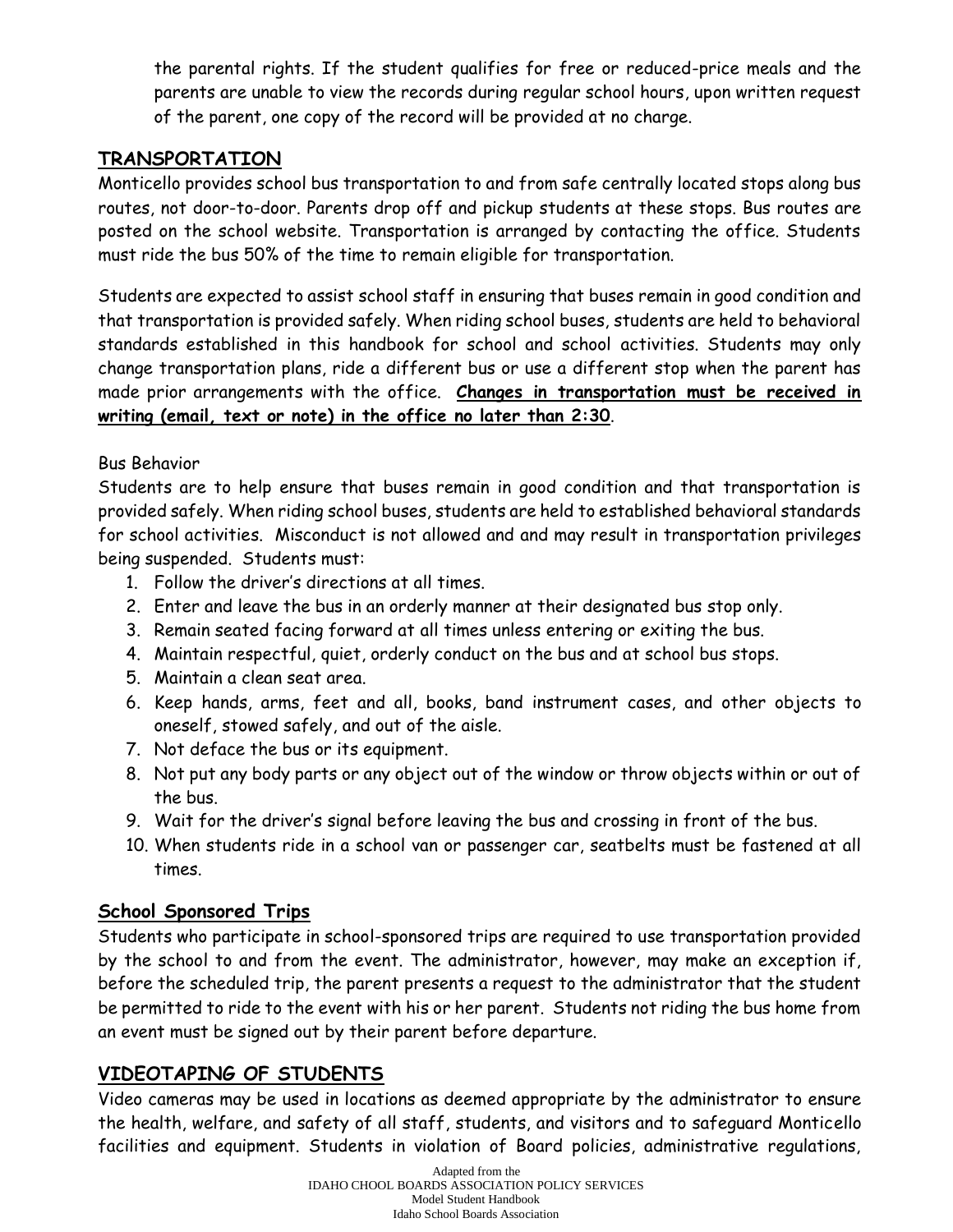building rules, or law shall be subject to appropriate disciplinary action. Others may be referred to law enforcement agencies. Video recordings may become a part of a student's educational record. Monticello shall comply with all applicable state and federal laws related to record maintenance and retention.

## **VISITORS AND VOLUNTEERS**

Parents and others are welcome to visit and volunteer at Monticello within policy guidelines. All visitors/volunteers must first report to and sign in at the office. Volunteers must fill out a volunteer application, be approved by administration, and receive training prior to volunteering. Visits to individual classrooms are permitted only with approval of the administrator and the teacher, and if their nature, duration, or frequency is approved and does not interfere with the delivery of instruction or disrupt the normal school environment. Visiting children must be accompanied by their parent and must remain in the parent's control. Disruptions to the classroom, the environment, the order or display of classroom materials or of the learning process by visitors or visitor's youngsters are not permitted. (See Policy 4140.)

## **WEAPONS**

Monticello Montessori has a zero tolerance for weapons policy. The safety of our students' safety is our first concern. No knives, sharp objects, guns or explosives of any kind are allowed on school property or within legal limits of school grounds. No student may use, possess, use, control, or transfer a firearm or any object that can be considered as, is part of, or looks like a firearm. Bullets and shell casings are prohibited. Toy guns are not allowed. Any student bringing such items to school will be subject to expulsion for a period of at least one year (Policy 3330). Any student using an object not generally considered to be a weapon, whether in a manner which either harms or which intends to harm, haze, harass, intimidate, or threaten another person, may be subject to disciplinary measures (Policy 3330) who violate this policy may also be referred/reported to law enforcement. Pretending to shoot another student is considered as a threat.

Please complete and sign the following forms and return to the school:

- 1. Internet Access Conduct User Agreement
- 2. Handbook Acknowledgement
- 3. School-Parent-Student Compact
- 4. Medication Request and Release (if needed)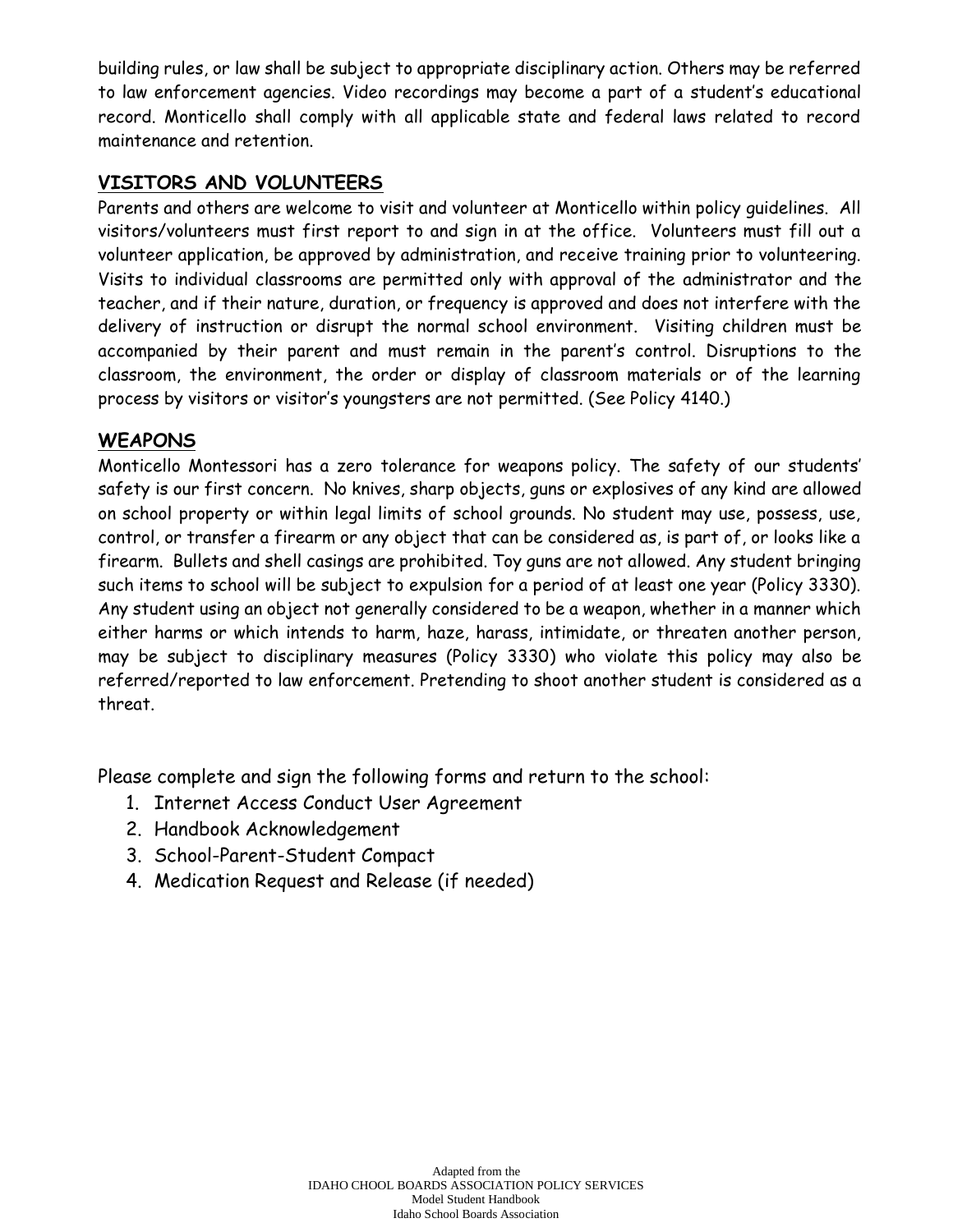## Internet Access Agreement

Student: I have read, understand, and agree to abide by the terms of Monticello Montessori Public Charter School's Policy regarding school-provided access to electronic information, services, and networks. I have read, understand, and agree to abide by the terms of the Monticello Montessori Public Charter School's policy regarding School provided Access to Electronic

Information, Services, and Networks (Policy No. 3612). I understand that any use of electronic equipment or internet access is for educational purposes only. Should I commit any violation or in any way misuse my access to the District's computer network and/or the Internet, I understand and agree that my access privilege may be revoked and school disciplinary action may be taken against me

Should I commit any violation or in any way misuse my access to the Charter School's computer network and/or the internet, I understand and agree that my access privilege may be revoked and school disciplinary action may be taken against me.

Home Phone: \_\_\_\_\_\_\_\_\_\_\_\_\_\_\_\_\_\_\_\_\_\_\_\_\_\_\_\_\_\_\_\_\_\_\_\_\_\_\_\_\_\_\_\_\_\_\_\_\_\_\_\_\_\_\_\_\_\_\_\_\_

Address: \_\_\_\_\_\_\_\_\_\_\_\_\_\_\_\_\_\_\_\_\_\_\_\_\_\_\_\_\_\_\_\_\_\_\_\_\_\_\_\_\_\_\_\_\_\_\_\_\_\_\_\_\_\_\_\_\_\_\_\_\_\_\_\_

Student's Signature: \_\_\_\_\_\_\_\_\_\_\_\_\_\_\_\_\_\_\_\_\_\_\_\_\_\_\_\_\_\_\_\_\_\_\_\_\_\_\_\_\_\_\_\_\_\_\_\_\_\_\_\_\_\_\_

Date: \_\_\_\_\_\_\_\_\_\_\_\_\_\_\_\_\_\_\_\_\_\_

Parent or Legal Guardian: (If applicant is under 18 years of age, a parent/legal guardian must also read and sign this agreement.) As the parent or legal guardian of the above- above named- student, I have read, understand and agree that my child shall comply with the terms of the Charter School's Policy regarding the student's access to Monticello Montessori Charter School's computer network and/or the Internet. I understand that access is being provided to students for educational purposes only. However, I also understand that if the school makes reasonable efforts to limit access to inappropriate material, it is impossible for the school to restrict access to all offensive and controversial materials. I further and understand my child's responsibility for abiding by the policy. I am, therefore, signing this Agreement and agree to indemnify and hold harmless Monticello Montessori Charter School, the Trustees, administrator(s), teachers, and other staff against all claims, damages, losses, and costs, of whatever kind, that may result from my child's use of his/her access to such networks or his/her violation of school or district policy. Further, I accept full responsibility for my child's use of his/her access account if and when such access is not in the school setting. I hereby give my child permission to use the school approved account to access the Charter School's computer network and the Internet. This Agreement is valid for the current school year only.

Parent/Legal Guardian (print): \_\_\_\_\_\_\_\_\_\_\_\_\_\_\_\_\_\_\_\_\_\_\_\_\_\_\_\_\_\_\_\_\_\_\_\_\_\_\_\_\_\_\_\_

| Date: |
|-------|
|-------|

Signature: \_\_\_\_\_\_\_\_\_\_\_\_\_\_\_\_\_\_\_\_\_\_\_\_\_\_\_\_\_\_\_\_\_\_\_\_\_\_\_\_\_\_\_\_\_\_\_\_\_\_\_\_\_\_\_\_\_\_\_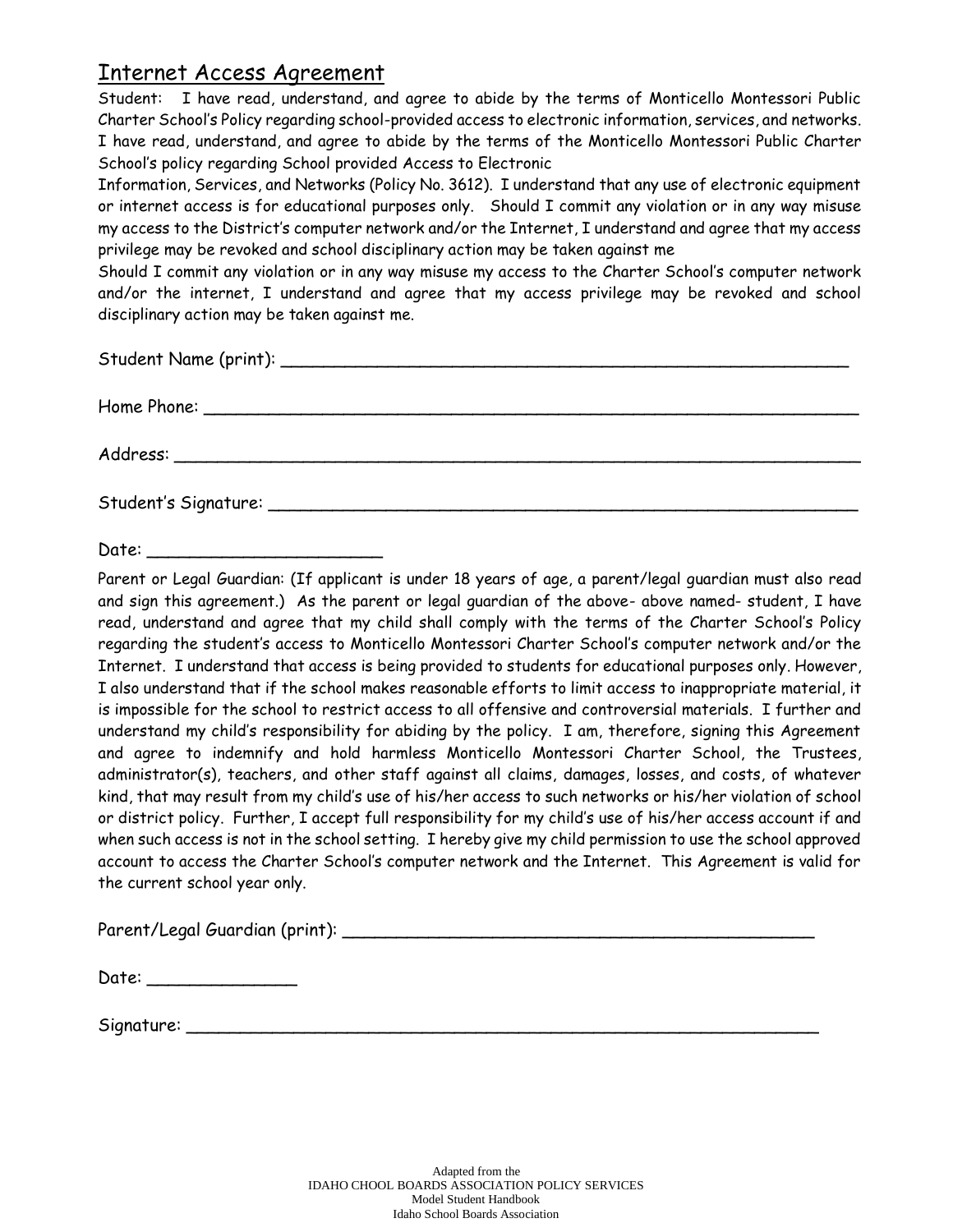## **Receipt of Handbook**

"I have received a copy of the Monticello Montessori Student Handbook for 2021-2022. I understand that the handbook contains information that my child and I may need during the school year. I understand that all students will be accountable for their behavior and held to the disciplinary standards outlined in the handbook.

| Date______________________ |  |  |
|----------------------------|--|--|
|                            |  |  |
|                            |  |  |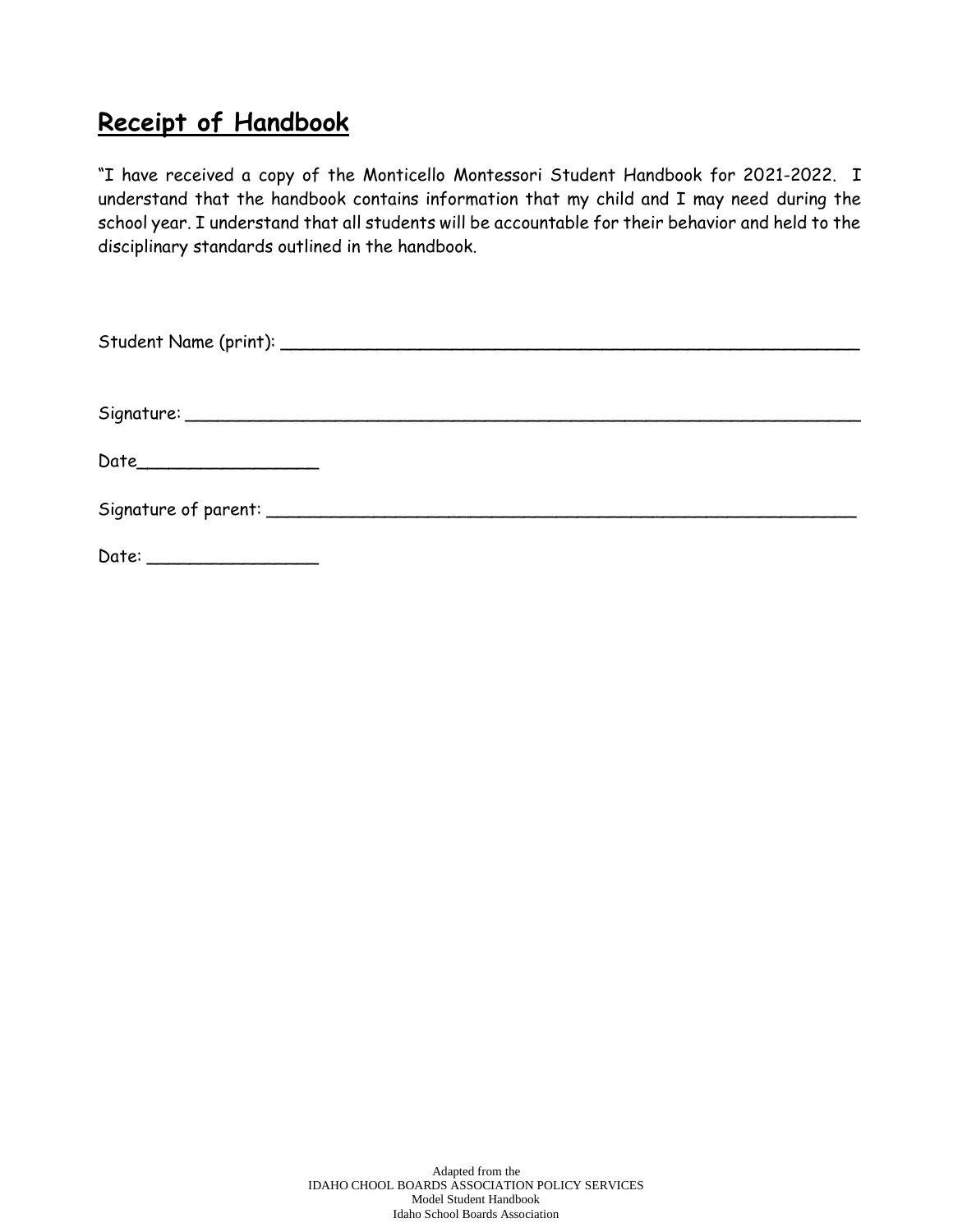#### **School-Parent-Student Compact**

MMCS and the parents and students agree this compact outlines how we will each share the responsibility for improved student academic achievement and the means by which the school and parents will build and develop a partnership that will help children achieve.

#### *School Responsibilities MMCS staff affirms that it will:*

- 1. Provide high-quality curriculum and instruction in a supportive and effective learning environment that enables the participating children to meet the State's student academic achievement standards. Teachers will guide students to work that is level appropriate and direct them to learn new concepts.
- 2. Hold parent-teacher conferences three times this year during which this compact will be discussed as it relates to the individual child's achievement. Provide parents with frequent reports on their children's progress. Additionally, test results will be sent home to parents after all state standardized tests. This included the Idaho Reading Indicator and ISAT testing.
- 3. Provide parents reasonable access to staff. Monticello employs an open-door policy. Parents may meet with teachers before school begins and after school each day. Parents may also schedule appointments with teachers on an "as needed" basis. Telephone contact before or after school is welcomed, also.
- 4. Provide parents opportunities to volunteer and participate in their child's class and to observe classroom activities. Parents may volunteer in classrooms, at home or during other school activities. To volunteer, parents must contact the teacher in advance to arrange a time.

#### *Parent Responsibilities As parents we will support our children's learning by:*

- Monitoring attendance.
- Ensuring that homework is completed.
- Monitor at-home screen time.
- Volunteer in child's classroom or other school activities.
- Participating, as appropriate, in decisions relating to my child's education.

• Staying informed about my child's education and communicating with the school by promptly reading all notices from the school or the school district either received by my child or by mail and responding, as appropriate.

• Serving, to the extent possible, on policy advisory groups, such as the strategic planning team for the school's future.

## *Student Responsibilities - We, as students, will share the responsibility to improve our academic achievement and achieve the state's high standards. Specifically, we will:*

• Do any homework every day and ask for help when I need it.

• Read at least 10 minutes per grade level every day outside of school time (2nd gr: 20 min, 3r gr. 30 min, 4th gr. 40 min., etc.).

• Give my parents or the adult who is responsible for my welfare all notices and information received by me from my school every day.

• Treat school staff and other students with respect at all times.

| Parent Signature: | Date: |  |  |
|-------------------|-------|--|--|
|                   |       |  |  |
|                   |       |  |  |

Student Signature: \_\_\_\_\_\_\_\_\_\_\_\_\_\_\_\_\_\_\_\_\_\_\_\_\_\_\_\_\_\_\_\_\_\_\_ Date: \_\_\_\_\_\_\_\_\_\_\_\_\_\_\_\_

Administrator Signature: Jeanne Johnson Charles Communistrator Signature: Jeanne Johnson Charles Communistrator